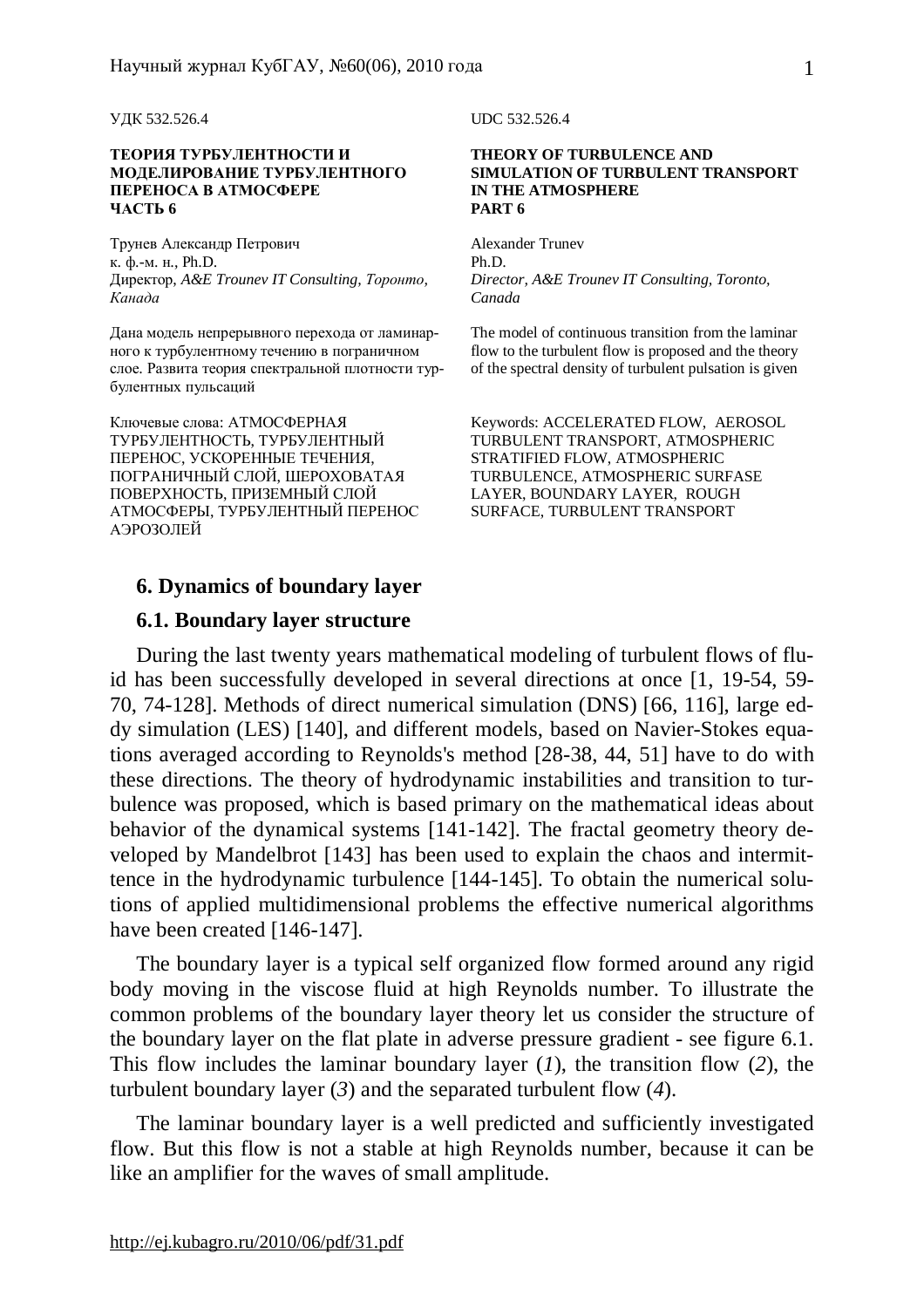The transition layer has a complex structure considered by many authors [62, 141, 145, 149-151]. As it was shown by Jigulev [149] and Betchov [150] this flow domain includes seven sub-regions:

1) the laminar flow region in which the small disturbances are generated. This part of flow is considered often as a starting point of transition layer. The Reynolds number of initial point of transition layer is a very sensitive to the boundary conditions on the wall and in the outer flow. The estimated value of the Reynolds number of transition is  $\text{Re}_v = x_v U_0 / n \approx 4.10^5$ and as high as  $Re<sub>r</sub> \approx 4 \cdot 10^6$ ;

2) the quasi-laminar flow region in which the amplitude of linear waves (called the Tollmien-Schlichting waves) grows up to the critical value 2  $dU/U_0 \approx 10^{-2}$ . The typical scale of this region is about  $\Delta x \approx 10^2 H$ , where *H* is a local thickness of the boundary layer;

3) the nonlinear critical layer where the interaction between waves and main flow leads to the new unstable state. The typical scale of this region can be estimated as  $\Delta x \approx 10H$ ;

4) 3D waves region with scale  $\Delta x \approx H$ . In this region initial twodimensional waves are transformed into three-dimensional waves;

5) the region of the secondary instability in which the short length waves are generated. The typical scales of this zone are about  $\Delta x \approx 0.1H$ ,  $dU/U$ <sub>0</sub> $\approx 10^{-1}$  $dU/U_0 \equiv 10^{-1}$ ;

6) the Emmons sports region with typical scales  $\Delta x \approx H$ , 1  $dU/U_0 \approx 3.10^{-1}$ . In this part of flow the non-equilibrium process leads to the turbulent spectrum of velocity fluctuations;

7) the initial region of the turbulent flow in which  $dU/U_0 \approx 3 \cdot 10^{-2}$ .

The transition from the laminar flow to the turbulent flow is a very attractive phenomenon from the mathematical point of view. Really the initial laminar flow, which is not consisting of any chaotic waves, then suddenly transforms to the state with a chaotic behavior. This problem of transformation called "dynamical chaos" has been investigated by many authors (see for instance [142, 145]).

The theory of the "dynamical chaos" is based mostly on the analyses of the simplifier dynamical systems (Lorenz-like chaos) which can't be used directly for the boundary layer problem.

The turbulent boundary layer is characterized by chaotic pulsation of the flow parameters. The surface which separates the turbulent stream from the outer flow looks like a rough surface. The thickness of the turbulent boundary layer in zero pressure gradient increases with a distance approximately as a power function  $H/x \approx 0.37 \text{Re}_x^{-0.2}$ , and the skin friction coefficient slowly decreases with the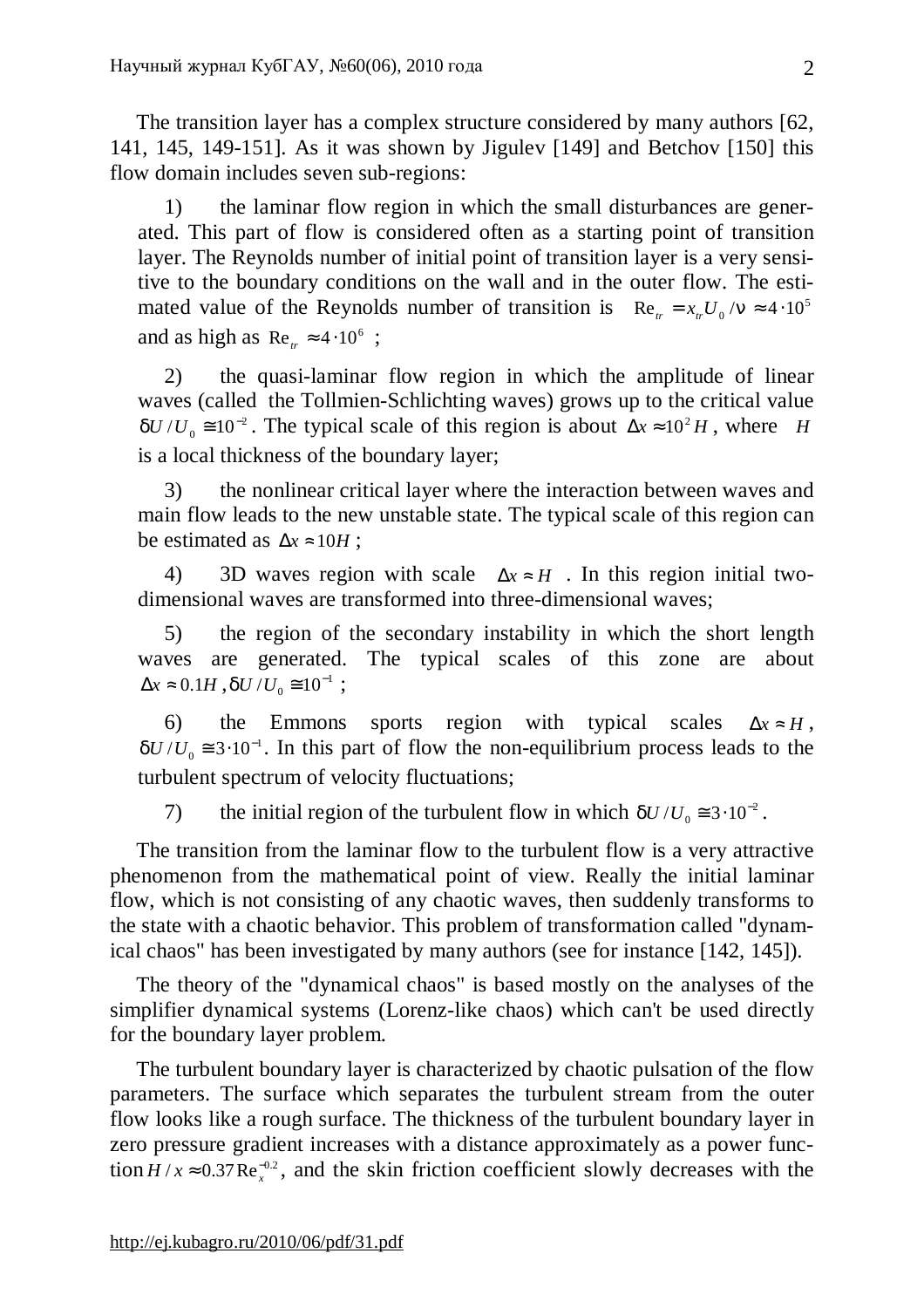Reynolds number increasing as  $c_f \approx 0.059 \text{Re}_x^{-0.2} \text{ where } \text{Re}_x = U_0 x / n \text{ (see)}$ Schlichting [61]).



Figure 6.1: A) The boundary layer on the flat plate in adverse pressure gradient: *1* - laminar boundary layer; *2* - transition layer; *3* - turbulent boundary layer; *4* - turbulent separated flow; B) the thickness of the laminar boundary layer in the air flow at  $U_0 = 31.47m/s$ ; C) the mean height of the separating boundary layer according to Simpson *et al* [148]

The turbulent boundary layer in adverse pressure gradient separates out from the rigid surface and the boundary layer thickness increases as it is shown in Figure 6.1,c. This part of the boundary layer is not so well predictable as a laminar flow, thus till now the separated turbulent boundary layers were studied only in partial cases primary by experimental way (see Simpson *et al* [148]).

The turbulent boundary layer can be modelled on the theory of turbulence which was explained in Chapter 2. But it is a very interesting fact that the laminar flow and transition layer also can be described by the equation system (2.14) derived from the Navier-Stokes equations (NSE) due to the special type of transformation (2.1). Let us consider the application of the turbulence theory to the quasi-laminar boundary layer, i.e. to the boundary layer flow which has some symptoms of turbulent flow.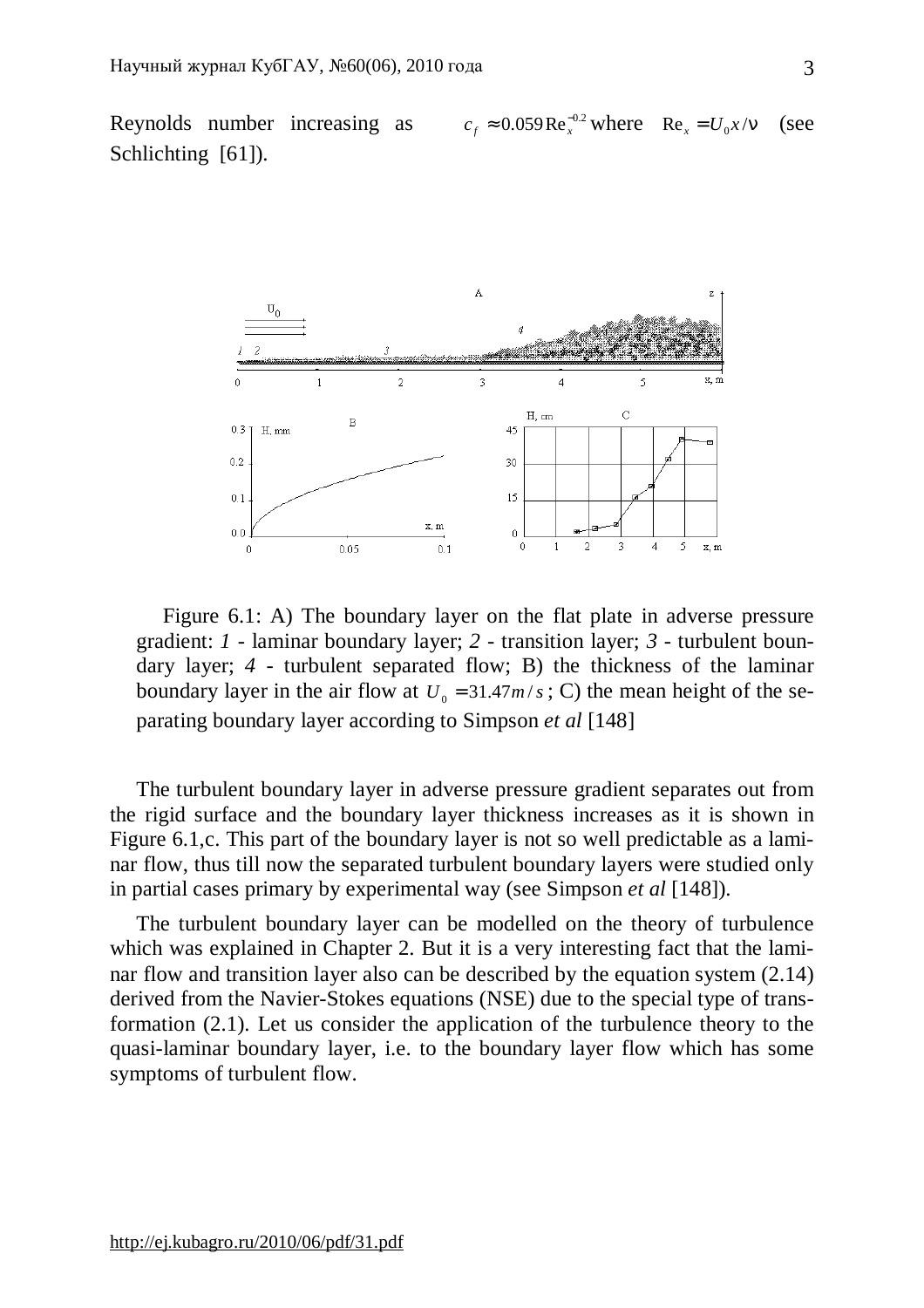## **6.2. Laminar boundary layer**

The general solution for the laminar flow can be found on the base of the boundary layer approximation of the Navier-Stokes equations in the Prandtl's form:

$$
\frac{\partial u}{\partial x} + \frac{\partial w}{\partial z} = 0
$$
\n
$$
u \frac{\partial u}{\partial x} + w \frac{\partial u}{\partial z} + \frac{1}{r} \frac{\partial p}{\partial x} = n \frac{\partial^2 u}{\partial z^2}
$$
\n(6.1)

Here the pressure gradient is given by equation (4.17), thus

$$
rU_0 \frac{\sqrt{qU_0}}{\sqrt{x}} = -\frac{\sqrt{q}p}{\sqrt{x}}.
$$
 (6.2)

To derive model (6.1) from the Navier-Stokes equations we should suppose that

a) the laminar boundary layer is a two-dimensional flow, i.e. **;** 

b) the normal to the wall velocity gradient sufficiently exceeds the parallel to the wall velocity gradient, i.e.  $|\partial u / \partial z|$  >>  $|\partial u / \partial x|$ ;

c) the normal to the wall pressure gradient is so small that it can be neglected, therefore the pressure distribution is described by the Bernoulli equation (6.2).

It can be shown that the sufficient condition, to satisfy suppositions b)-c), is that the Reynolds number computed on the distance from the plate edge has an extremely high value, i.e.  $\text{Re}_{x} = xU_0/n \gg 1$ .

Boundary conditions for the quasi-linear diffusion equation (6.1) can be set as follows:

$$
x = 0, z \ge 0 : u(0, z) = U_0(0)
$$
  
\n
$$
x > 0, z = 0 : u(x, 0) = w(x, 0) = 0
$$
  
\n
$$
x > 0, z \to \infty : u(x, z) \to U_0(x)
$$
\n(6.3)

The first equation (6.1) can be satisfied automatically if we define a flow function as follows

$$
u = \frac{\partial \hat{y}}{\partial z}, \quad w = -\frac{\partial \hat{y}}{\partial x}
$$
(6.4)

Problem (6.1)-(6.3) has a self-similarity solution for the boundary layer in a zero pressure gradient. In this case  $U_0(x) = U_0(0) = const$ , thus the first and third condition (6.3) are identical that means that a solution of this problem depends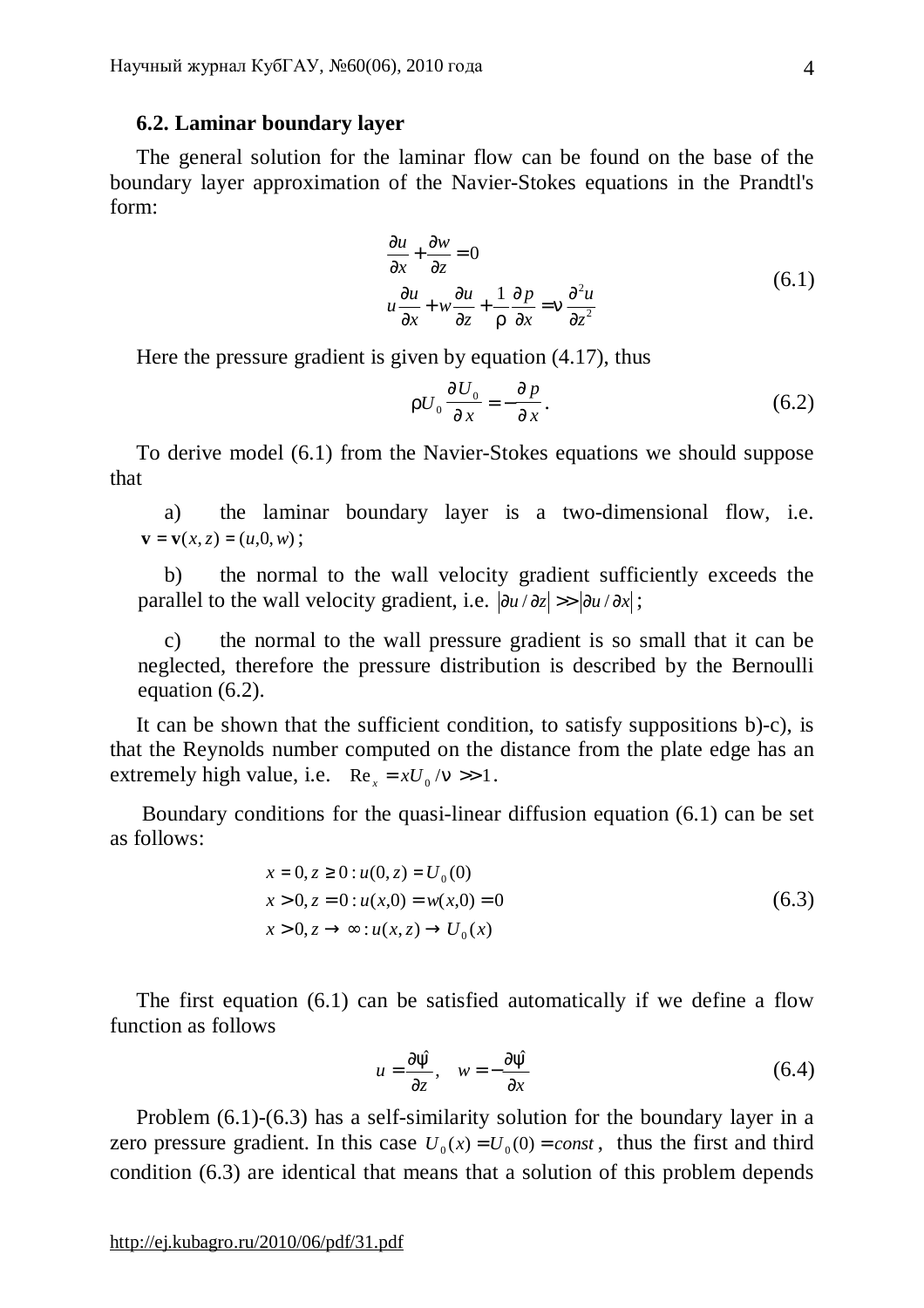on the universal variable  $h = z/\sqrt{mx/U_0}$ . Put  $\hat{y} = \sqrt{xnU_0} f(h)$ , then the velocity components can be rewritten as functions of the universal variable, i.e.,

$$
u = \frac{\partial \hat{y}}{\partial z} = U_0 f', \quad w = -\frac{\partial \hat{y}}{\partial x} = \frac{1}{2} \sqrt{\frac{nU_0}{x}} (hf' - f)
$$
(6.5)

Substituting these expressions in the second equation (6.1) one can find that the universal function  $f(h)$  is described by the following equation (see, for example, [51, and 58]):

$$
2f''' + ff'' = 0 \tag{6.6}
$$

The boundary conditions for equation (6.6) (these conditions can be derived from  $(6.3)$ ) have a form

$$
f(0) = f'(0) = 0, \quad f'(\infty) = 1 \tag{6.7}
$$

The problem (6.6-6.7) can be solved numerically using the algorithm described above in subsection 2.4.2. For the initial iteration one can put  $f''(0) = 0.33206$  (see [51]) that gives in practice the precise solution. Obviously that it's impossible to satisfy last condition (6.7) in a numerical procedure. Hence instead of it as usual the boundary condition in the outer region has used,  $f'(h_e) = 0.9999$  where  $h_e \approx 8$  [51]. Thus the boundary layer depth can be defined as a point where, for instance,  $z_e / \sqrt{\frac{n x}{U_0}} = 8$ , i.e.

$$
H(x) \propto \sqrt{\frac{mx}{U_0}}\tag{6.8}
$$

This function is shown in Figure 6.1,b to illustrate the typical scale of laminar boundary layer in the air flow at  $U_0 = 31.47m/s$ . Therefore the universal variable can be presented as  $h = z/h(x)$ , where  $h(x) = \sqrt{\frac{n x}{U_0}}$  is the boundary layer characteristic thickness

The boundary layer thickness is not a constant; it slowly increases down to the stream so that

$$
\frac{dh}{dt} = U_0 \frac{dh}{dx} = \frac{1}{2} \sqrt{\frac{nU_0}{x}}
$$
(6.9)

This equation gives the normal to the wall velocity scale which can be defined as  $w_0 = dh/dt$ . With two characteristic scales of velocity equations (6.5) can be rewritten as follows:

$$
u/U_0 = f', \quad w/w_0 = hf' - f \tag{6.10}
$$

The normalised velocity profiles in the laminar boundary layer are shown in Figure 6.2. The normal to the wall velocity normalised on the scale  $w_0 = dh/dt$ has a limit value at  $h \rightarrow \infty$ :  $w/w_0 = 1.72$ . The positive value of this velocity com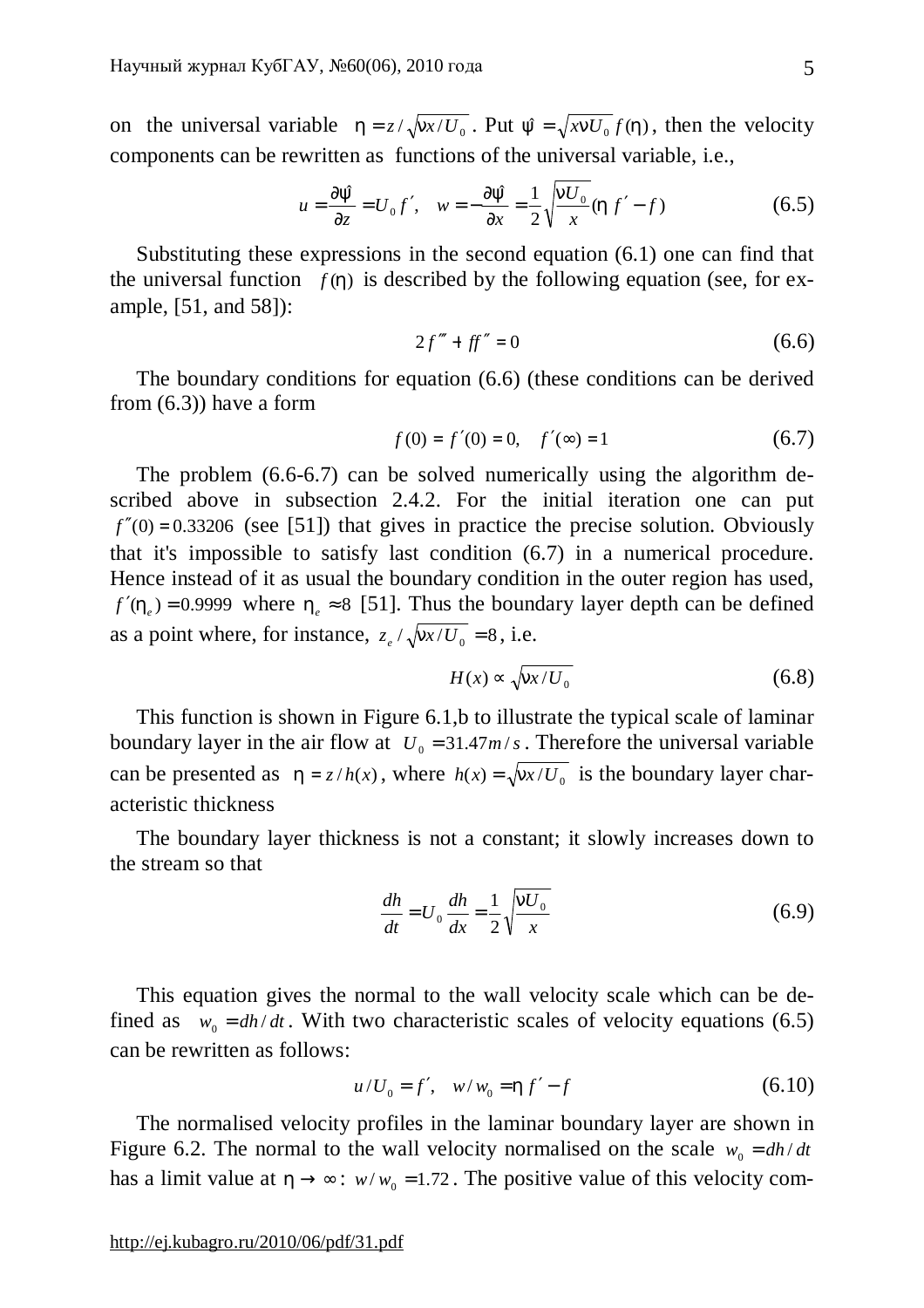ponent means that the stream lines starting from the boundary layer then penetrate in the outer flow region.



Figure 6.2: The normalised velocity profiles in the laminar boundary layer in zero pressure gradient:  $I - u/U_0$ ;  $2 - w/w_0$ 

The normal to the wall velocity scale decreases with distance as 0.5  $w_0 = 0.5 U_0 \text{ Re}_x^{-0.5}$ . Thus near the transition layer this scale has a very small value which has never been taken into account in the theory of transition to turbulence.

The skin friction coefficient can be defined for the laminar flow as  $c_f = \frac{m\partial u}{\partial z}$ /(*U*<sub>0</sub><sup>2</sup>/2) = 2*f*<sup>\*</sup>(0)/ $\sqrt{\text{Re}_x}$ . Substituted in this formula the numerical value of the second derivative,  $f''(0) = 0.33206$ , which was calculated above, we have  $c_f = 0.664 / \sqrt{\text{Re}_x}$ .

The self-similarity solutions (6.5) found for the laminar flow (called the Blasius flow) is only type of the self-similarity solutions of the Navier-Stokes equations (NSE). Let us give a proof that the Blasius flow can be described by equation system (2.14). Really all solutions of the equation system (2.14) which was derived from NSE are presented by the self-similarity functions. Therefore, we can select from (2.14) also solution for the Blasius flow. First of all note that in this two-dimensional flow  $\Psi = h_y u - h_x v = 0$ , and  $\Phi = h_x u$ , hence we have

$$
\frac{\sqrt{\pi} \widetilde{W}}{n} + h_x u = 0
$$
\n
$$
\frac{\widetilde{W}}{n} \frac{\partial^2 \widetilde{W}}{\partial h^2} = \frac{n}{h^2} \frac{\partial}{\partial h} (1 + n^2 h^2) \frac{\partial^2 \widetilde{W}}{\partial h^2},
$$
\n(6.11)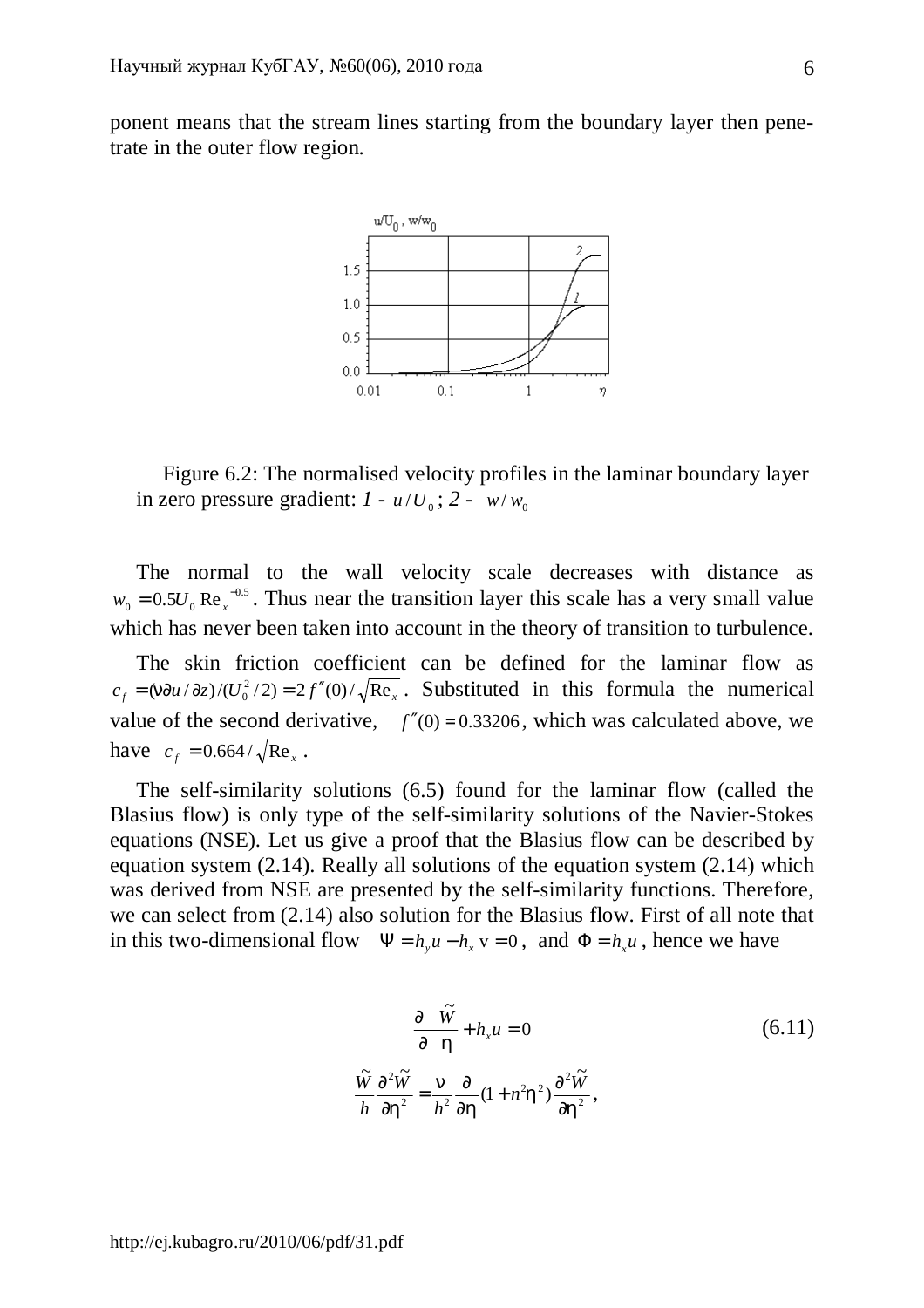Here  $\tilde{W} = w - h_x u h$ . Let  $\tilde{W} = -U_0 h_x f(h)$ , then the generalised form of (6.5) and (6.6) can be found from first eq. (6.11) and from the definition of  $\tilde{W}$  immediately as follows

$$
u = U_0 f', \quad w = h_x U_0 (h f' - f)
$$
\n
$$
f \frac{\partial^2 f}{\partial h^2} + \frac{n}{h h_x U_0} \frac{\partial}{\partial h} (1 + h_x^2 h^2) \frac{\partial^2 f}{\partial h^2} = 0.
$$
\n(6.12)

The Blasius solution corresponds to the special case when

$$
n/(hh_x U_0) = 2 \ , \ \ h(x) = \sqrt{\frac{nx}{U_0}} \ . \tag{6.13}
$$

In this case the second eq. (6.12) has a form

$$
f\frac{\partial^2 f}{\partial h^2} + 2\frac{\partial}{\partial h}(1 + h^2/4 \operatorname{Re}_x)\frac{\partial^2 f}{\partial h^2} = 0
$$
 (6.14)

The boundary layer approximation (6.1) is applicable only for very high Reynolds number, i.e. for  $\text{Re}_{x} = xU_0/n \gg 1$ . Hence the term in the brackets which is proportional to  $1/Re<sub>x</sub>$  can be neglected in (6.14) and finally we have equation (6.6).

### **6.3. Transition to turbulence**

### **6.3.1. Continuous transition to turbulence**

Passing through the transition layer the laminar stream transforms into the turbulent flow. There are several models of transition to turbulence (see [58, 141, 145, 149] and other). From the point of view of the turbulence theory considered above the parameter characterized the dynamical roughness structure, i.e.  $a = \arctan(h_y/h_x)$ , increases in the transition layer from a zero up to  $a = p/2$ , and the second turbulent velocity scale,  $w_0^+ = h_t / u_{*x} / h_x^2 + h_y^2$  $w_0^+ = h_t / u_* \sqrt{h_x^2 + h_y^2}$ , increases from a zero up to  $w_0^+ \approx 0.14$ . Consequently the 2D laminar Blasius flow transforms into 3D turbulent flow.

The general solution (2.16) of the turbulent incompressible flow model (2.14) can be used to analyze the transition from the Blasius flow to the turbulent flow. Put  $A_1 = h_x u_h(0)$ ,  $A_2 = h_y u_h(0)$  in this solution then the random velocity components can be written as follows

$$
\frac{d\tilde{u}}{dh} = u_h(0)e^{-t} \left( \frac{\cos^2 a}{1 + n^2 h^2} + \frac{\sin^2 a}{\sqrt{1 + n^2 h^2}} \right),
$$
\n(6.15)\n
$$
\frac{d\tilde{v}}{dh} = \frac{1}{2} u_h(0)e^{-t} \sin 2a \left( \frac{1}{1 + n^2 h^2} - \frac{1}{\sqrt{1 + n^2 h^2}} \right),
$$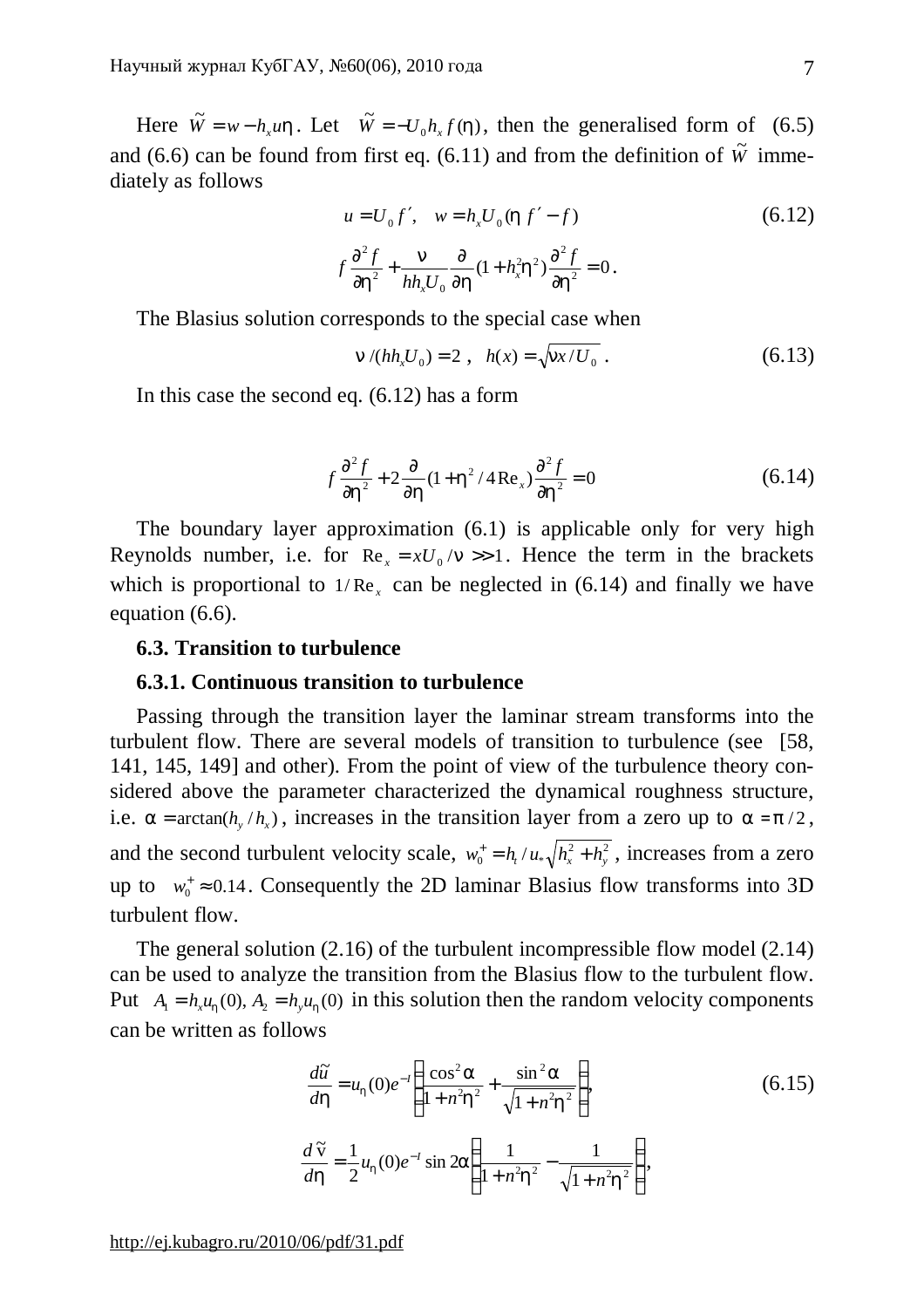$$
\frac{d\widetilde{w}}{dh} = \frac{u_h(0)nh e^{-l}\cos a}{1 + n^2h^2}
$$

where  $I = -\frac{n}{n} \int_1^{\infty} \frac{W}{1 + \frac{1}{n}}$  $=-\frac{h}{h}$ *h h*  $n^{\mathrm{J}}$   $1 + n^2 h^2$ ~<br>\*\* *n*  $I = -\frac{h}{\hbar} \int_0^h \frac{W dh}{\hbar^2}$ 

Put  $\widetilde{W} = -h_x U_0 f(h)$  as in the case of the Blasius flow then we have

$$
I = \frac{U_0 h h_x}{n} \int_0^h \frac{f \, dh}{1 + n^2 h^2} \tag{6.16}
$$

where a function  $f = f(h)$  satisfies to equation

$$
f\frac{\partial^2 f}{\partial h^2} + \frac{n}{hh_x U_0} \frac{\partial}{\partial h} (1 + n^2 h^2) \frac{\partial^2 f}{\partial h^2} = 0
$$
 (6.17)

with boundary conditions

$$
f(0) = 0
$$
,  $f'(0) = h_t/U_0 h_x$ ,  $f''(0) = u_h(0)/U_0$ . (6.18)

Put  $n/(hh<sub>v</sub>U<sub>0</sub>) = 2$  in (6.17) as for the Blasius flow solution, therefore

$$
h(x, y, t) = \sqrt{\frac{nx}{U_0 + Q(t, y)}},
$$
\n(6.19)

where  $Q(t, y)$  is an arbitrary function.

## **6.3.2. 3D Transition to turbulence**

The first scenario of spatial continuous transition to turbulence is that  $h_t = 0$ and  $f''(0) = 0.33206$ . In this case the boundary conditions (6.18) are similar to the Blasius flow conditions. For  $h<sub>y</sub> = 0$  we have exactly the Blasius flow solution see Figure 6.3. Put  $Q \ll nx/U_0$  then the dynamical roughness parameters are given by

$$
n^{2} \approx 1/4 \operatorname{Re}_{x} + h_{y}^{2}, \qquad a = \arctan(2h_{y} \sqrt{\operatorname{Re}_{x}}). \tag{6.20}
$$

As it follows from this equations if  $h<sub>y</sub>$  increases then the dynamical roughness parameters also increase and the laminar boundary layer velocity profile (the Blasius profile (*1*) in Figure 6.3) transforms into the turbulent boundary layer velocity profile (*6*) - see Figure 6.3.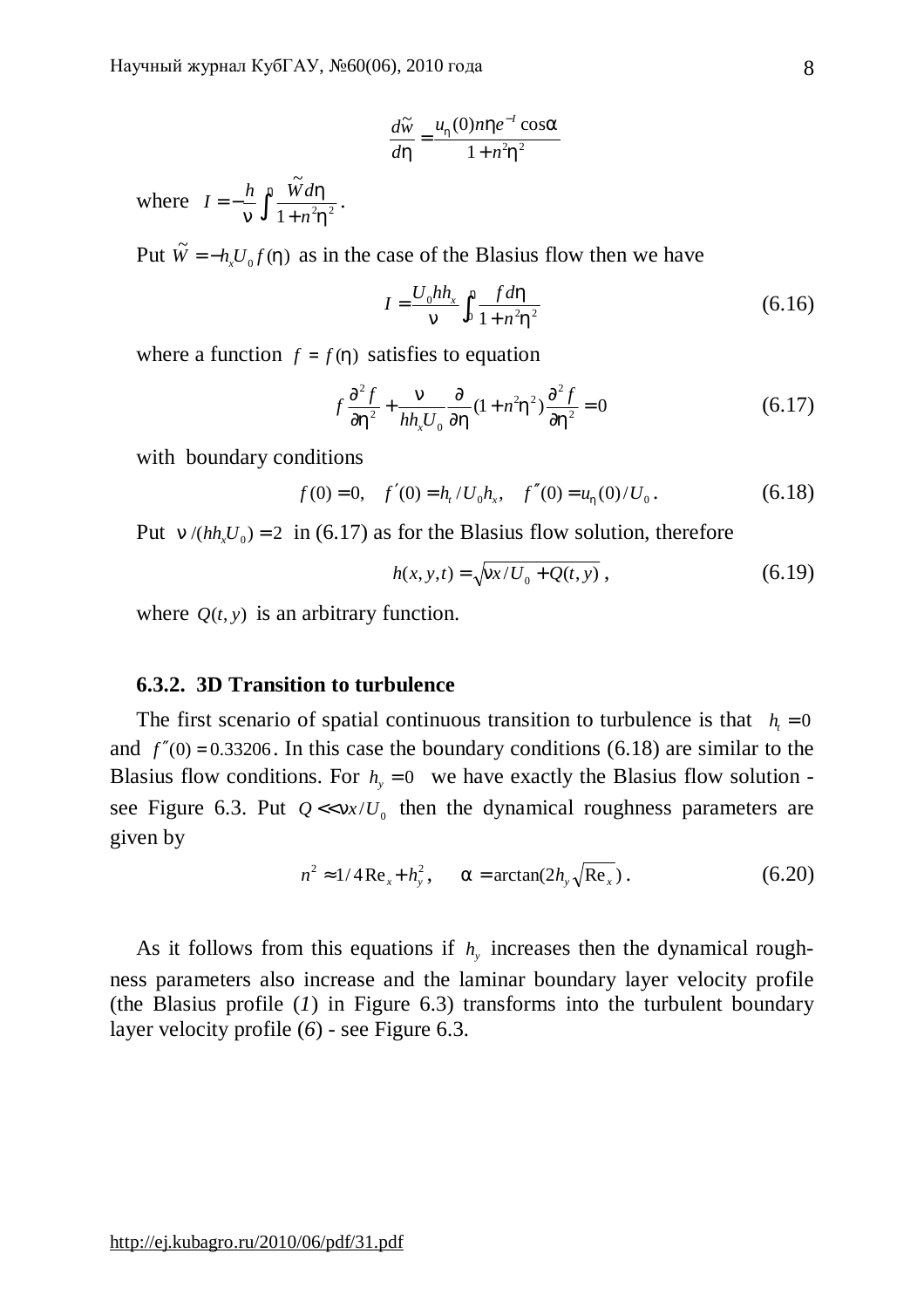

Figure 6.3: Continuous transition from the laminar flow (the Blasius velocity profile (*1*)) to the turbulent flow (the logarithmic velocity profile (*6*)). Profiles  $1-6$  are computed on  $(6.17)-(6.18)$  for  $h = 0$  and for  $h<sub>v</sub> = 0$ ; 1/3; 2/3; 1; 4/3; 2 respectively



Figure 6.4: Continuos transition to turbulence: *1 -* the mean velocity profile in the turbulent boundary layer according to Van Driest [65], *2, 3 -* the mean velocity profiles in the transition layer computed on the model (6.24), (6.25) for  $h_y = 0.91, 3.5$  respectively

Theoretically the logarithmic profile in this model can be only at  $n \rightarrow \infty$ , but practically the logarithmic asymptotic is realised for  $n = 3.5$  - see Figure 6.4. It can be explained by the asymptotic behavior of a solution of equation (6.17) at *h* → ∞:  $f(h) \approx g(n)h - b(n)$ , where  $b(n), g(n)$  are some parameters. Obviously, that for the Blasius flow  $b(0) = w(\infty) / w_0 = 1.72$ ,  $g(0) = 1$ , and in a common case *b*(*n*) ≈1/2*n* for *n* ≥1. Therefore *I*(*h*) can be estimated for *h* → ∞ as follows

$$
I = \frac{1}{2} \int_{0}^{h} \frac{fdh}{1 + n^2 h^2} = I_0(n) + \frac{g}{4n^2} \ln(1 + n^2 h^2)
$$
 (6.21)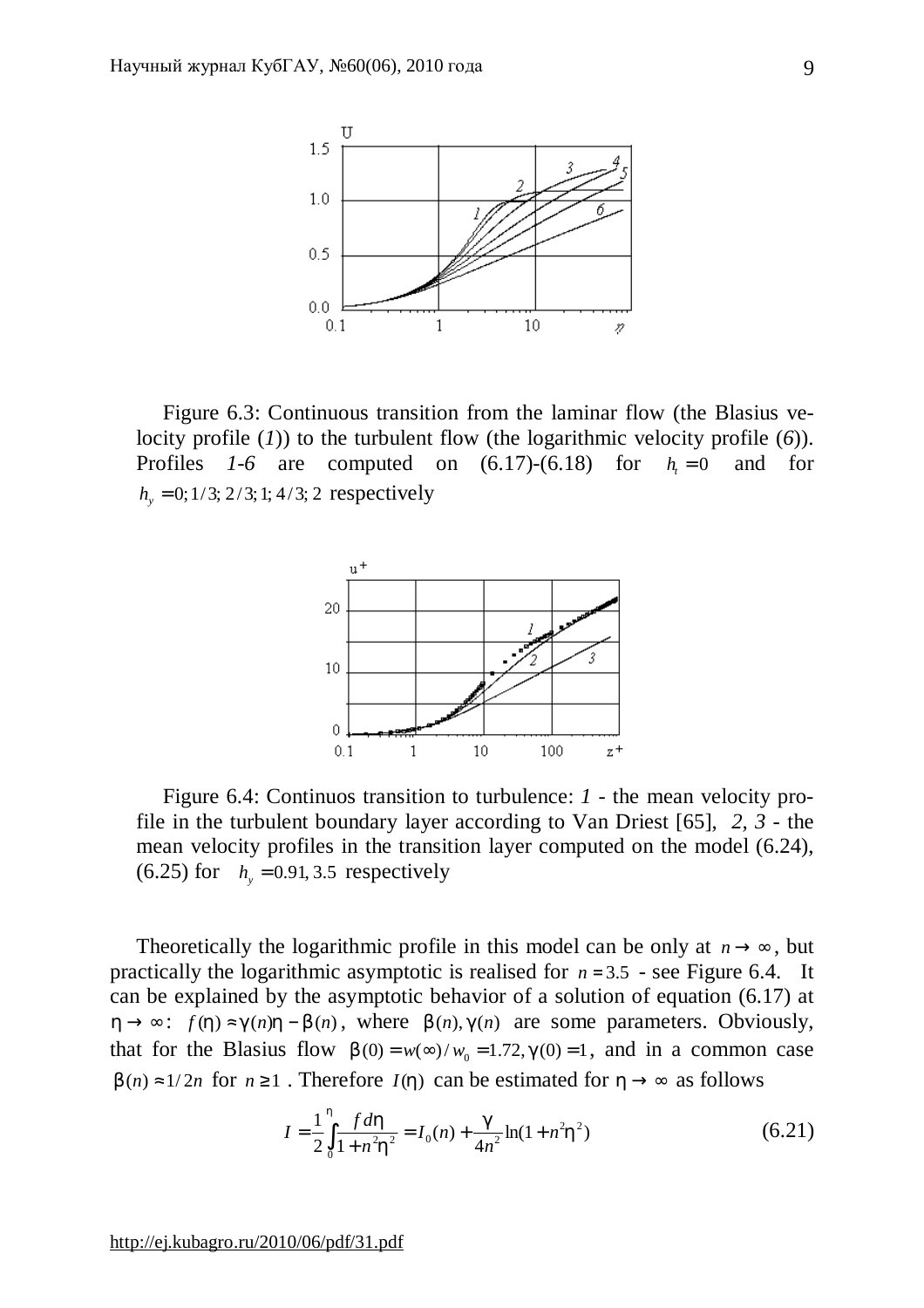$$
I_0 = \frac{1}{2} \int_0^\infty \frac{(f - gh)dh}{1 + n^2 h^2} \, .
$$

Substituted this expression in the first equation (6.15) and supposed that  $a = p/2$  one can derive the asymptotic formula for the streamwise velocity gradient, i.e.

$$
\frac{d\widetilde{u}}{dh} \approx \frac{u_h(0)e^{-l_0}}{nh}(nh)^{-b}, nh>>1
$$
 (6.22)

Here  $b = g/2n^2 \approx 1/4n^3$  for  $n \ge 1$ . Used the inner layer variables for the mean velocity scaling the last equation can be rewritten as follows

$$
\frac{du^+}{dz^+} \approx \frac{I^+e^{-I_0}}{z^+} \left(\frac{I^+}{z^+}\right)^b \ . \tag{6.23}
$$

Calculated the exponent *b* for  $n = 3.5$  we have  $b \approx 0.006$ . Thus in this case the power function factor in the right part of equation (6.23) is about unit for  $10^{-3} \le z/l \le 10^{3}$  hence equation (6.23) leads to the logarithmic profile asymptotic

$$
\frac{du^+}{dz^+} \approx \frac{1}{kz^+}
$$

Here  $k = e^{I_0}/I^+$  is the Karman constant. Using the relationship  $I^+ = e^{I_0}/k$ third boundary condition (6.18) in a case of mean velocity profile can be transformed as follows

$$
f''(0) = u_h(0) / U_0 = (du^+ / dz^+)h^+ / U_0^+ = nI^+ / U_0^+ = ne^{I_0} / kU_0^+
$$

Using the inner layer variables we can rewrite the model of spatial transition to turbulence in the form

$$
\frac{du^{+}}{dz^{+}} = e^{-l} \left( \frac{\cos^{2} a}{1 + (z^{+}/I^{+})^{2}} + \frac{\sin^{2} a}{\sqrt{1 + (z^{+}/I^{+})^{2}}} \right),
$$
\n
$$
Rf \frac{\partial^{2} f}{\partial h^{2}} + \frac{\partial}{\partial h} (1 + n^{2}h^{2}) \frac{\partial^{2} f}{\partial h^{2}} = 0, \quad I = R \int_{0}^{h} \frac{f \, dh}{1 + n^{2}h^{2}},
$$
\n
$$
I_{0} = R \int_{0}^{\infty} \frac{(f - gh) \, dh}{1 + n^{2}h^{2}}, \quad g = \lim_{h \to \infty} f(h) / h,
$$
\n(6.24)

where  $a = \arctan(2h_y \sqrt{Re_x})$ ,  $n^2 \approx 1/4 Re_x + h_y^2$ ,  $h = z^2/h^2$ ,  $R = hh_x U_0 / n = 1/2$  (as for the Blasius flow),  $h^+ = nI^+$ ,  $I^+ = e^{I_0}/k$ . The boundary conditions for this model are given by

> $u^+(0) = 0$ ,  $f(0) = 0$ ,  $f'(0) = 0$ ,  $f''(0) = ne^{l_0}/kU_0^+$  $(6.25)$

The mean velocity profiles computed on the model (6.24) for  $h_y = 0.91, 3.5$ (the solid lines *2,3*) together with the mean velocity profile in the turbulent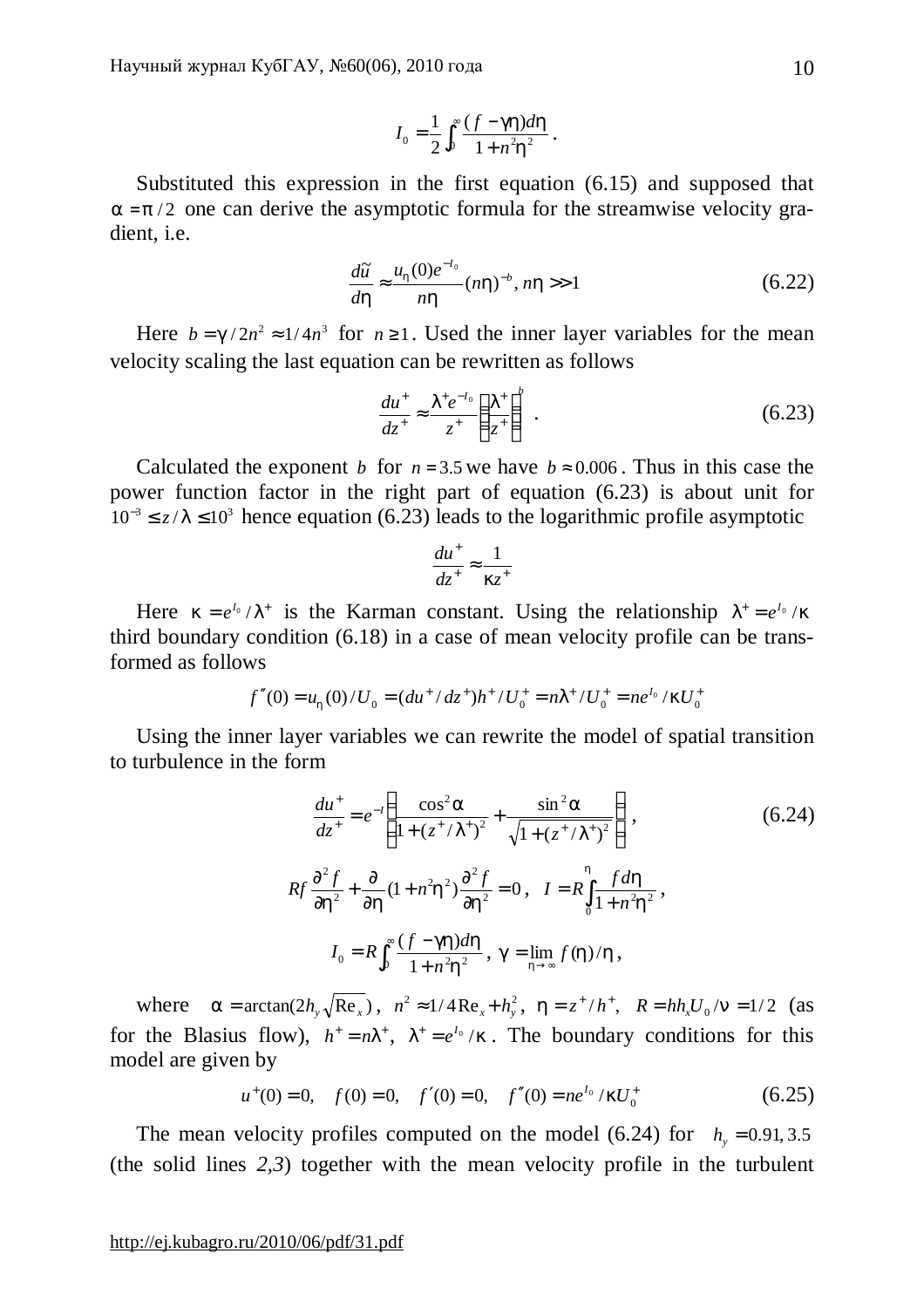boundary layer proposed by Van Driest [65] (the symbolised line *1*) are shown in Figure 6.4. The logarithmic asymptotic of the profile (*3*) has a form  $u^+ = k^{-1} \ln z^+ + c_t$ , where  $c_t = -0.1566$ .



Figure 6.5: Continues transition to turbulence: *1 -* the mean velocity profile in the turbulent boundary layer according to Van Driest [65], *2-4 -* the mean velocity profiles in the transition layer computed on the model (6.24), (6.26) for  $h_y = 3.5$  and  $v = 0; 1; 2.537$  respectively

The main difficulty of model (6.24) is that the estimated streamwise velocity profile (*3*) is not really the logarithmic profile in the turbulent boundary layer over smooth surface as it should be, but it is the logarithmic profile which can be in the turbulent boundary layer over a rough surface. Thus the skin friction coefficient of this flow is higher then in the turbulent boundary layer with the similar thickness and free stream velocity.

The second scenario of continuous transition to turbulence is that  $n \approx 1$  and  $h_t$  /*U*<sub>0</sub> $h_x$  = *v*. In this case the transition layer model is identical to (6.24) with boundary conditions

$$
u^+(0) = 0
$$
,  $f(0) = 0$ ,  $f'(0) = v$ ,  $f''(0) = ne^{l_0}/kU_0^+$  (6.26)

Using the constant of the logarithmic profile, we can estimate an additional parameter, i.e. *v* . The mean velocity profiles computed on the model (6.24), (6,26) for  $h_v = 3.5$  and  $v = 0; 1; 2.537$  are shown in Figure 6.5 - the solid lines (2-*4*) respectively.

This model consists of three parameters  $n$ , $v$ , $k$  while in the turbulent boundary layer there is only one parameter - the Karman constant.

# **6.3.3. 2D Transition to turbulence**

It's a well known fact that the transition layer includes the quasi-laminar flow region in which the amplitude of linear Tollmien-Schlichting waves grows up to the critical value  $dU/U_0 \approx 10^{-2}$ . This 2D transition zone can be described by the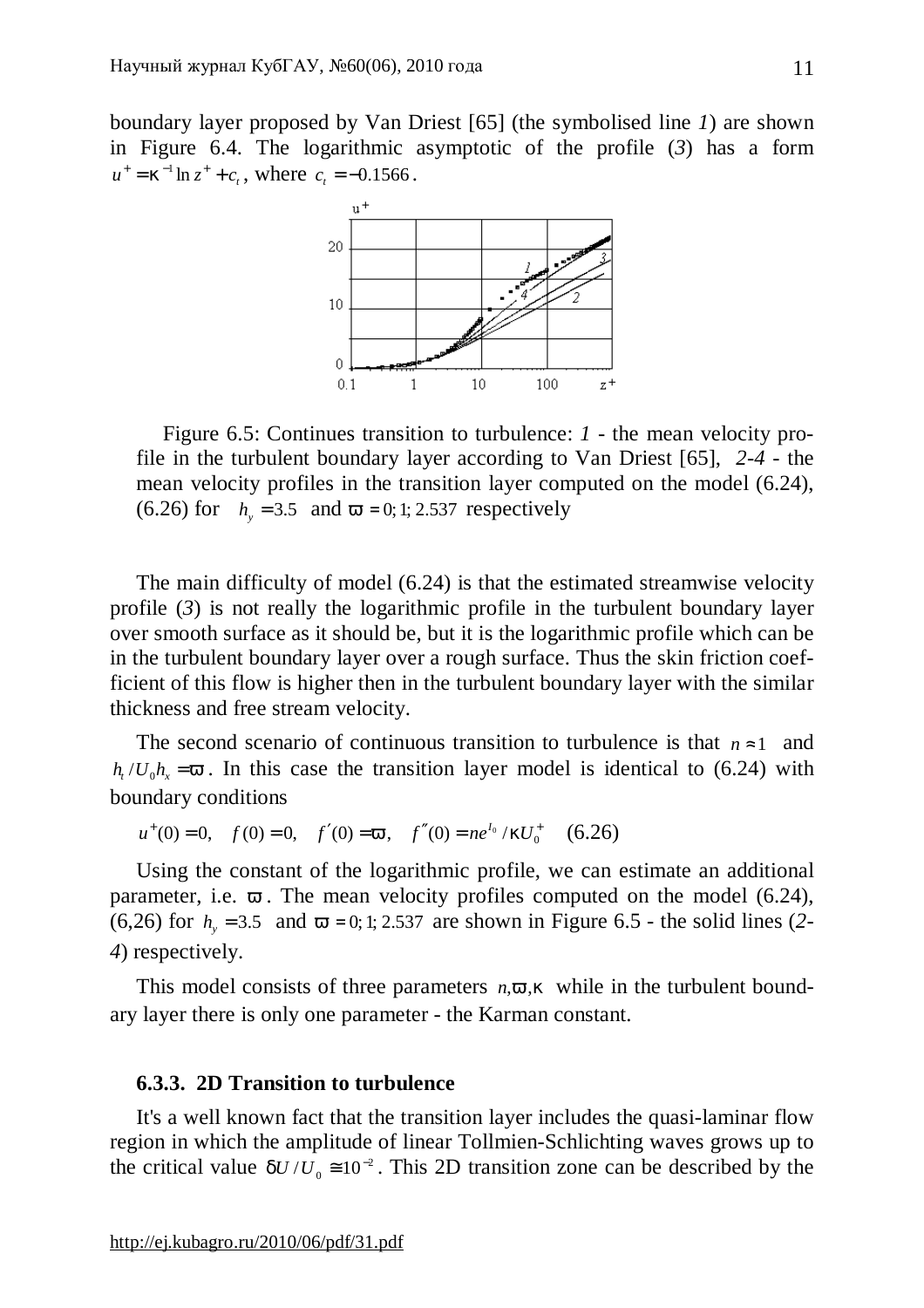model (6.24) rewritten in the outer region variables. Put in system (6.24)  $a = 0, n = 0$ . In this case we have 2D transition model

$$
Rf\frac{d^2f}{dh^2} + \frac{d^3f}{dh^3} = 0\,,\quad \frac{1}{U_0}\frac{du}{dh} = \frac{c_f \text{Re}_h}{2}e^{-I}\,,\ I = R\int_0^h f d\,
$$

with boundary conditions

$$
u(0) = 0
$$
,  $f(0) = 0$ ,  $f'(0) = v$ ,  $u(\infty) = U_0$  (6.28)

where  $R = hh_xU_0/n = 1/2$  (as for the Blasius flow),  $Re_h = hU_0/n$ .

This model depends on only free parameter  $v = h_t/U_0 h_x$ . The streamwise velocity profiles computed on this model for  $v = 0; 1; 10$  are shown in Figure 6.6 left, by the solid lines (*1-3*) respectively. This solutions are similar to the Blasius flow solutions for a laminar flow with gas injection (see Cebeci & Bradshaw [51]).

The numerical data for dimensionless velocity gradient,  $c_f \text{Re}_h/2 = u_h(0)/U_0$ , are plotted in Figure 6.6 right. These data can be approximated as follows (see the solid line in Figure 6.6 right)

$$
c_f \operatorname{Re}_h/2 = 0.332 + 0.286v^{0.75} \tag{6.29}
$$

where  $Re_h = \sqrt{Re_x}$  as for the Blasius flow.

There is no a logarithmic profile in 2D flow, but in this type of transition the drag increases up to the value which is typical for the turbulent boundary layers. Really, substituting an expression of the roughness surface parameter  $v = h_t / U_0 h_x = 2(h_t / u_*) \text{Re}_h \sqrt{c_f / 2}$  in formula (6.29) we can derive an equation for the skin friction coefficient as follows

$$
c_f / 2 = c_f^0 / 2 + 0.286(2h_t / u_*)^{0.75} (c_f / 2)^{0.375} \text{Re}_x^{-0.125}
$$
 (6.30)

where  $c_f^0 = 0.664/\sqrt{\text{Re}_x}$  is the skin friction coefficient for the Blasius flow.

Supposing in the equation (6.30) that  $c_f \gg c_f^0$  and expressing the skin friction coefficient in an explicit form, finally we have

$$
c_f \approx 0.27(2h_t/u_*)^{1.2} \text{Re}_x^{-0.2}
$$
 (6.31)

For  $h/ u_* = 0.14$  the last equation exactly gives the Schlichting formula for the skin friction coefficient in the turbulent boundary layer, i.e.  $c_f \approx 0.059 \text{Re}_x^{-0.2}$  (see Schlichting [61]). It means that the transition to turbulence is characterized mostly by the parameter  $v = h_t/U_0 h_x$  which has a high value  $v \approx 10$  in the beginning of the turbulent boundary layer. Hence in this case another scaling should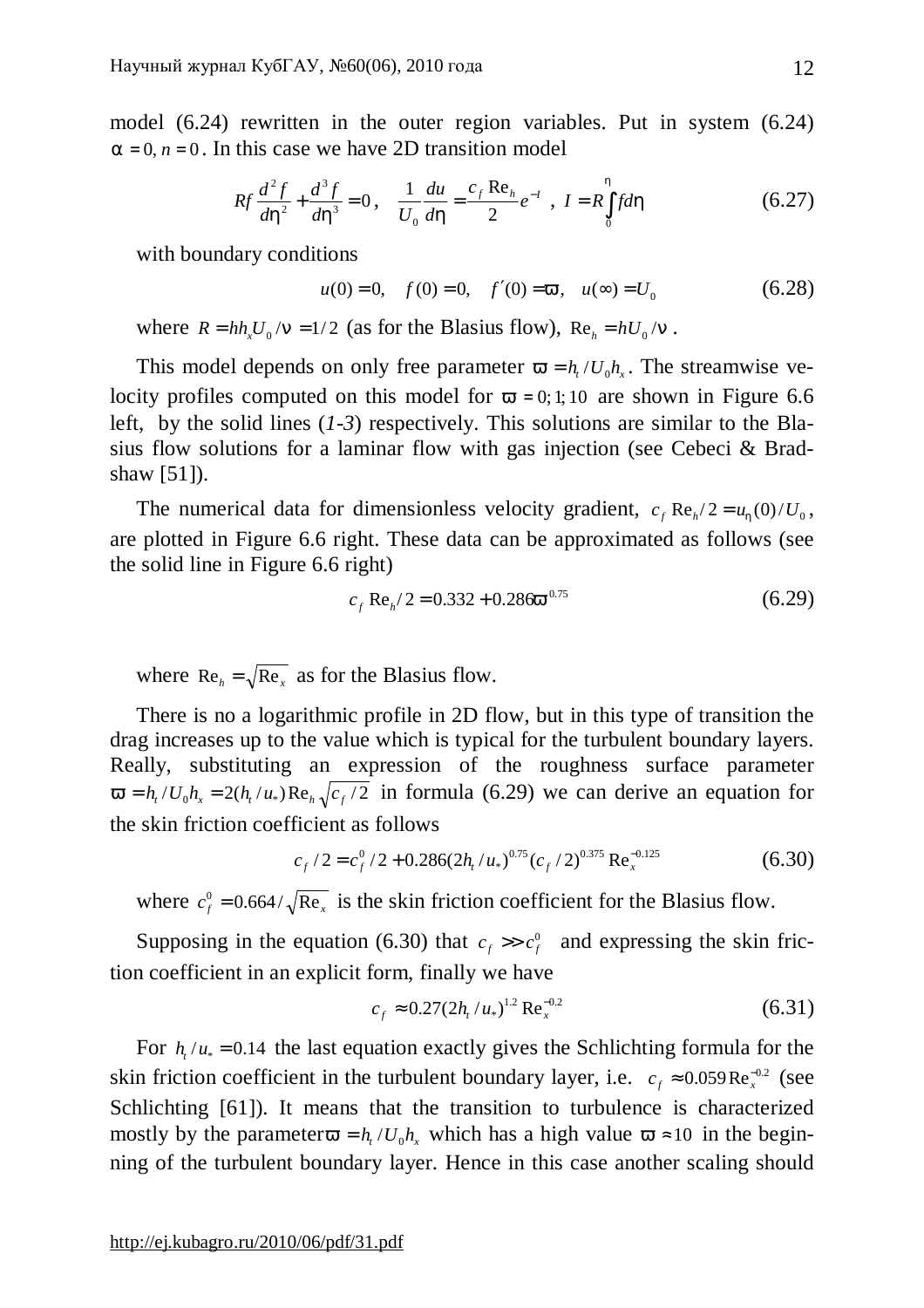be proposed to balance the dynamical roughness parameters effect on the turbulent flow.



Figure 6.6: The velocity profiles in 2D transition layer calculated on  $(6.27)-(6.28)$  for  $v = 0; 1; 10$  - the solid lines  $(1-3)$  respectively (left); the normalised skin friction coefficient versus the dynamical roughness surface parameter  $v = h_t / U_0 h_x$  (square symbols) together with the approximated solid line (right)

On the other hand as it was shown in subsection 2.4.3, in the turbulent boundary layer also we have  $h_t / nu_* = 0.14$ . Thus the typical value of the dynamical roughness gradient parameter is about  $n \approx 1$ . Taken into account that  $n^2 \approx 1/4 \text{Re}_x + h_y^2 \approx h_y^2$  we can conclude that the transversal gradient  $h_y \approx 1$ , therefore  $a = \arctan(2h_y \sqrt{\text{Re}_x}) \approx p/2$ . Obviously that a negative value  $h_y \approx -1$  also available with the same probability as a positive value, because as it follows from second equation (6.15)  $\tilde{v} \propto \sin 2a$ , and hence the mean transversal velocity  $\widetilde{\mathbf{v}} \rangle \sim \langle \sin 2\mathbf{a} \rangle = 0$ .

# **6.4. Spectral characteristics of turbulent flows**

The turbulent boundary layer can also be described by equations system (6.24). Put  $a = p/2$  in the first equation (6.24). Substituting an universal variable  $x = nh$  and an universal function  $c_1 = (n/v)f$  in the second and third equations (6.24) we have

$$
\frac{du^{+}}{dz^{+}} = \frac{e^{-I}}{\sqrt{1 + (z^{+}/I^{+})^{2}}}, \qquad I = R_{i} \int_{0}^{x} \frac{c_{1} dx}{1 + x^{2}},
$$
\n
$$
R_{i} c_{1} \frac{\partial^{2} c_{1}}{\partial x^{2}} + \frac{\partial}{\partial x} (1 + x^{2}) \frac{\partial^{2} c_{1}}{\partial x^{2}} = 0,
$$
\n(6.32)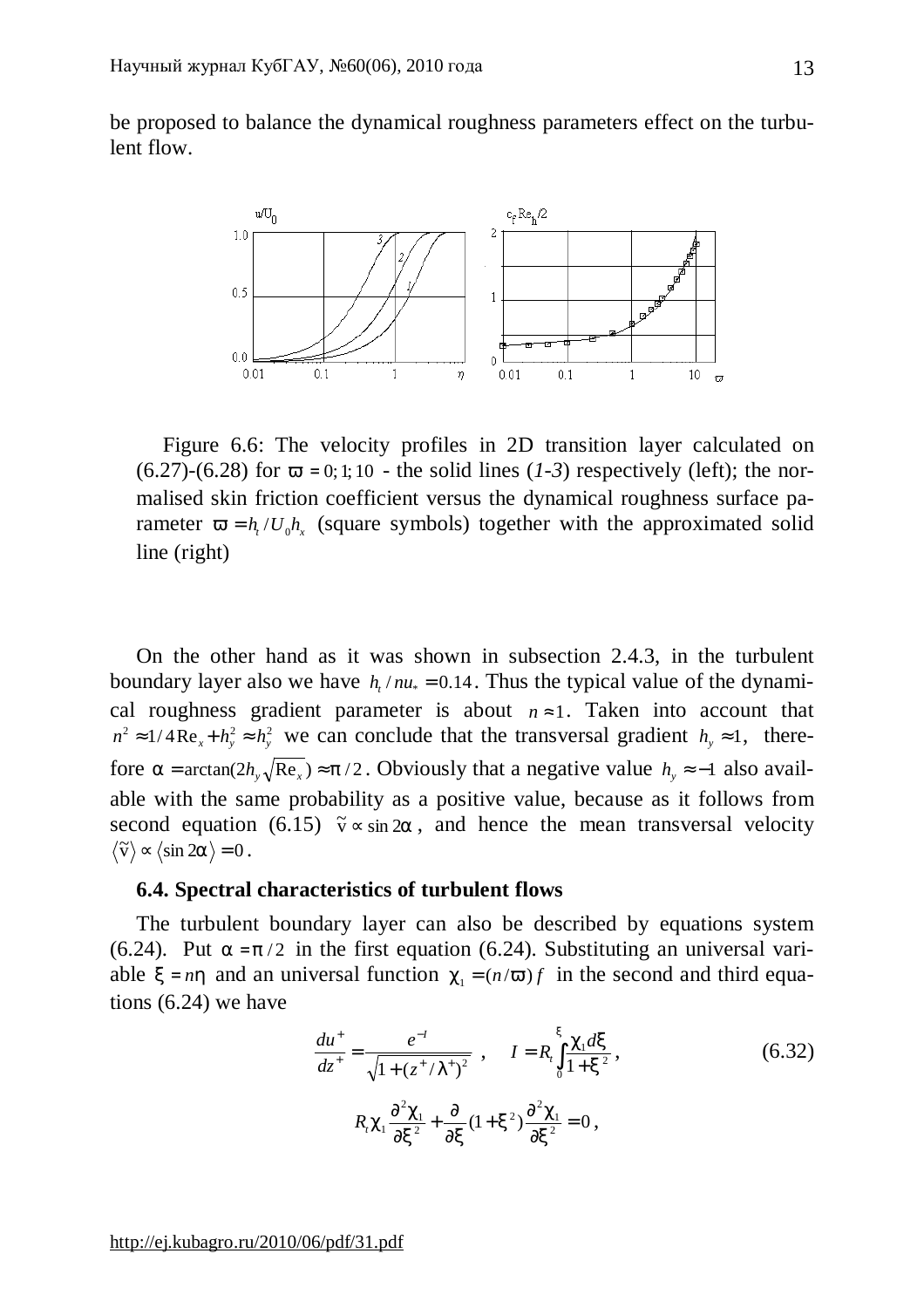Here  $R_1 = h h_1 / m^2$  is the Reynolds number calculated on the dynamical roughness parameters. The boundary conditions for this model can be proposed as follows

$$
u^+(0) = 0
$$
,  $c_1(0) = 0$ ,  $c'_1(0) = 1$ ,  $c''_1(0) = a$  (6.33)

Where *a* is a free parameter. To establish this parameter it can be claimed that the streamwise mean velocity profile has a logarithmic asymptotic at  $z^+ >> I^+$ . Surmising that  $\lim_{x \to \infty} I(x, R_t) = I_0(R_t)$  we have from the first equation (6.32)  $du^+/dz^+ = I^+e^{-I_0}/z^+$ , and therefore  $I^+ = e^{I_0}/k$ .

The last equation gives the continuous spectrum of the turbulent scales  $I^+ = I^+(R_t)$ . On the other hand the mean velocity profile in the logarithmic layer can be characterized by one scale. To solve this problem note, that equation  $I^+ = e^{I_0}/k$  can be rewritten in the form

$$
w_0^+ = kR_t \exp[-I_0(R_t)], \qquad (6.34)
$$

Here  $w_0^+ = h_t / n u_*$  is the second turbulent velocity scale.

For an uniqueness of the mean velocity profile one can suppose that for  $k = const$  the second turbulent velocity scale has a stable value at small variations of the parameter  $R_t$ , i.e.  $dw_0^+/dR_t = 0$  (or for  $w_0^+ = const$  the Karman constant has a stable value, i.e.  $dk/dR_t = 0$ ). It gives  $R_t = R_t^* \approx 1.22$  and  $w_0^* \approx 0.14$  for  $k = 0.41$ . The fundamental turbulent boundary layer scale can be defined as  $e^{t} = e^{I_0(R_t^*)}/k = 8.71$  $I_0^+ = e^{I_0(R_t^*)}/k = 8.71$ . The mean velocity profile calculated on this model for  $R_1 = 1.22$ ,  $I_0^+ = 8.71$  and for  $k = 0.41$  is shown in Figure 2.4, a.

The function  $1/I^+ = ke^{-t_0}$  can be considered as a spectral density. The inverse length scale versus the Reynolds number is shown in Figure 6.7, a. This type of a spectral density is similar to the spectral density of the streamwise velocity fluctuations in the turbulent boundary layers. The function  $w_0^+ = w_0^+(R_t)$  is shown in Figure 6.7, b. This type of spectrum is similar to the spectral density of the transversal velocity pulsation (see Tennekes & Lumley [152]). Both functions represent the constructive model of the hydrodynamic chaos in this theory of turbulence.

To compare the spectral density with experimental data we can suppose that  $h \sim w h$ , where *w* is the characteristic radian frequency. Therefore the Reynolds number calculated on the dynamical roughness parameters depends on the frequency as

$$
R_t = wh^2 / nn^2 = wI_*^{+2}n / u_*^2 = kHI_*^{+2}u^+ / \text{Re}_*
$$
\n(6.35)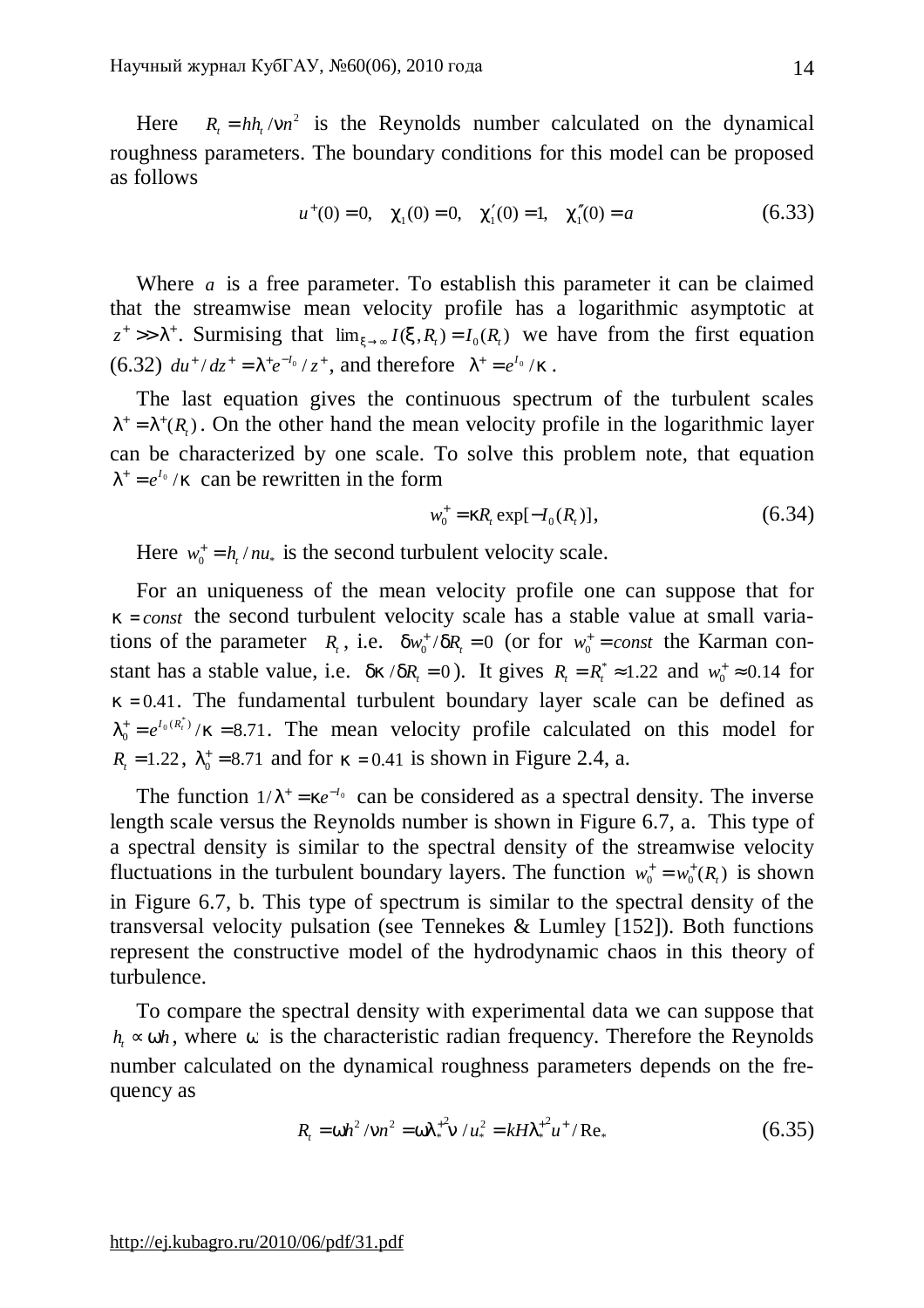Here  $I^*$  is the typical turbulent length scale of the streamwise velocity pulsation,  $k = w/U$  is the flow wave number (Taylor's frozen turbulence hypothesis),  $Re_* = H u_*/n$ . The equation (6.35) can be proved easily, because the non-linear part of the model (6.32) depends on the random parameter *R<sup>t</sup>* only, and it's independent of time. The spectral density of the streamwise velocity pulsation can be defined as follows

$$
\int F(k)dk = \int u^{2}(w)dw = \lim_{T \to \infty} \frac{1}{T} \int_{0}^{T} u^{2}(t)dt = \langle u^{2} \rangle
$$
 (6.36)

There are several models which have been proposed to describe the spectral density in the turbulent boundary layers (see Simpson *et al* [148], Tennekes & Lumley [152], Perry *et al* [154] and other). The widely used spectral density in the logarithmic layer is given by  $F(k) \approx u_*^2 k^{-1}$  $F(k) \approx u_*^2 k^{-1}$ . Instead of this we suggest that the spectral characteristic of the turbulent flow is related to the eigen spectrum of the problem  $(6.32)$ - $(6.33)$ , thus

$$
F(k) = c_K \frac{H u_*^2}{I^+} = k c_K H u_*^2 e^{-I_0[R_t(k)]}
$$
\n(6.37)

Here 
$$
c_{k}
$$
 is the normalizing factor which can be calculated from (6.36).



Figure 6.7: The inverse length scale  $1/I^+(a)$  and the normalised velocity scale  $w_0^+/k$  (b) versus the Reynolds number calculated on the dynamical roughness parameter

Suggesting that the flow wave number in the logarithmic layer depends on the dynamical roughness Reynolds number as the linear function, i.e.  $k \propto R_t$ , we have

$$
\langle u^2 \rangle = \int F(k)dk = \frac{c_K u_*^2 \operatorname{Re}_*}{u^+ l_*^2} \int \frac{dR_t}{l^+} \approx 0.47 \frac{c_K u_*^2 \operatorname{Re}_*}{u^+ l_*^2},\tag{6.38}
$$

therefore  $c_k = 2.13 I_*^2 u^+ \langle u^2 \rangle / u_*^2 \text{Re}_*$ \*  $c_K = 2.13 I_*^2 u^+ \langle u^2 \rangle / u_*^2 \text{Re}_*.$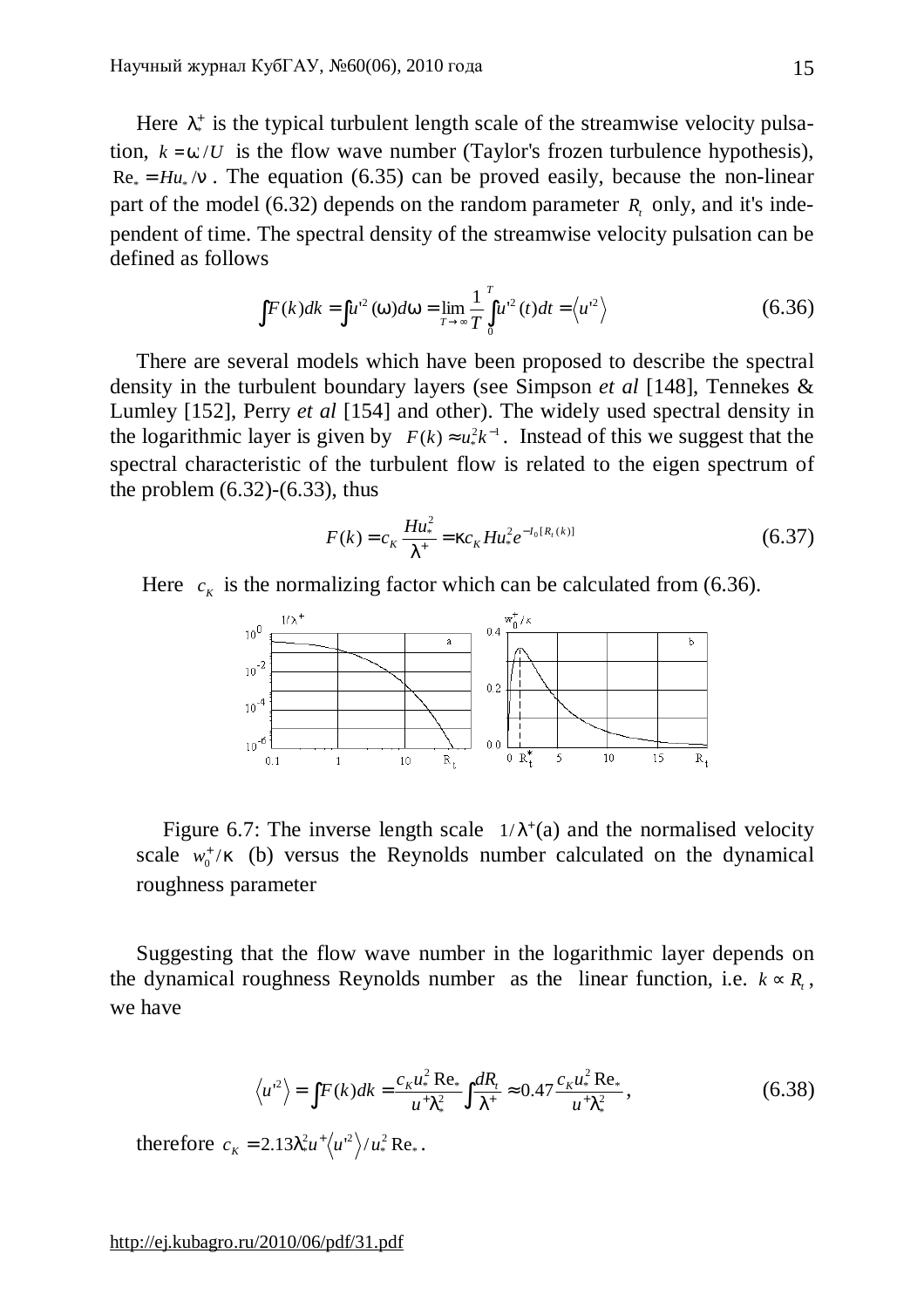The spectral density computed on (6.35), (6.37) is shown in Figure 6.8 (solid lines) together with the experimental data by Hussain & Reynolds [153] obtained in the turbulent channel flow. The experimental values and estimated parameters for the data are listed in Table 6.1. The boundary layer height  $H = 3.175$ *cm*, the mean velocity on the channel axis  $U_0 = 13.8$ *m/s*, the Reynolds number of the turbulent boundary layer  $Re = H U_0 / n = 28600$ , and  $Re_{*} = 1220$ .

As it was established both spectral density parameters  $c_K$  and  $I^*$  slowly depend on the distance from the wall. In the inner layer the experimental data is in a good agreement with the predicted spectral density (a, b). But in the outer region the correlation is not so good (c, d). It can be explained by the mixed layer contribution in the velocity pulsation.



Figure 6.8: The spectral density of the streamwise velocity pulsation in the turbulent channel flow computed on (6.37) (solid lines) and the experimental data by Hussain & Reynolds [153] measured at the distance from the wall  $z^+ = 4.9$  (a),  $z^+ = 11.7$  (b),  $z^+ = 106$  (c), and  $z^+ = 770$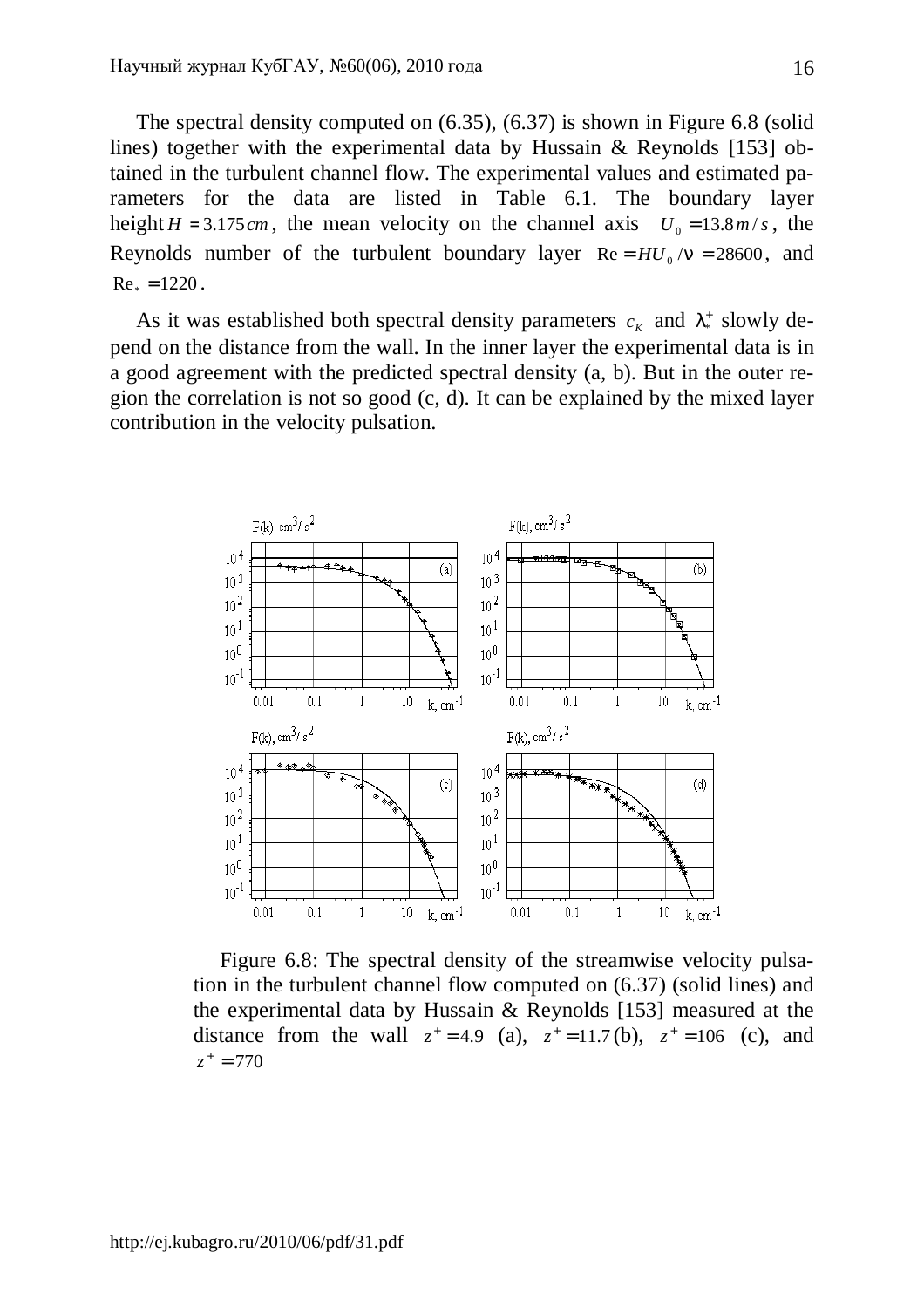| Figure     | 6.8a | 6.8 <sub>b</sub> | 6.8c | 6.8d |
|------------|------|------------------|------|------|
| $7^+$      | 4.9  | 11.7             | 106  | 770  |
| 1+<br>$1*$ | 6.76 | 5.45             | 4.61 | 4.61 |
| $c_{K}$    | 1.01 | 1.82             | 2.27 | 1.36 |

The local rate of dissipation of the mean flow kinetic energy in the logarithmic layer is given by

$$
\mathbf{d}x = -\frac{n}{2} \left( \frac{\partial u}{\partial z} \right)^2 = -\frac{n u_*^2}{2k^2 z^2}
$$

The optimal parameter  $R^*$  brings a maximum for the second turbulent velocity scale and a minimum for the Karman constant. In turn the minimum of the Karman constant is related to the maximum of the local rate of dissipation of the mean flow kinetic energy.

Using the dynamic roughness parameter we can propose the scaling for the local rate of dissipation of the mean flow kinetic energy in the logarithmic layer as follows

**&**=
$$
-2(w_0^*I_0/z)^2/t
$$
,

Here  $t = n / u_*^2$  is the scale of time in the inner layer.

Apparently it means that the Karman constant should be determined as  $k = 1/2R_t^* \approx 0.41$ . Therefore two another constants of the theory are given by  $n_0^+ = 2R_t^* e^{I_0(R_t^*)} = 8.71$  $I_0^+ = 2R_t^* e^{I_0(R_t^*)} = 8.71$ ,  $w_0^+ = e^{-I_0(R_t^*)}/2 = 0.14$  $w_0^+ = e^{-I_0(R_t^*)}/2 = 0.14$ . This is the final closure. Hence this theory of turbulence is the completely closed theory, because all parameters have been calculated within the theory from the "first principles".

# **References**

- [1] Liepmann, H.W., The Rise and Fall of Ideas in Turbulence, *American Scientist*, **67**, pp. 221-228, 1979.
- [2] Amirkhanov, M.M, Lukashina, N.S. & Trunev, A. P., *Natural recreation resources, state of environment and economical and legal status of coastal resorts*, Publishing House "Economics", Moscow, 207 p., 1997 (in Russian).
- [3] Marchuk, G. I., *Mathematical Modelling in the Environmental Problem*, "Nauka", Moscow, 1982 (in Russian).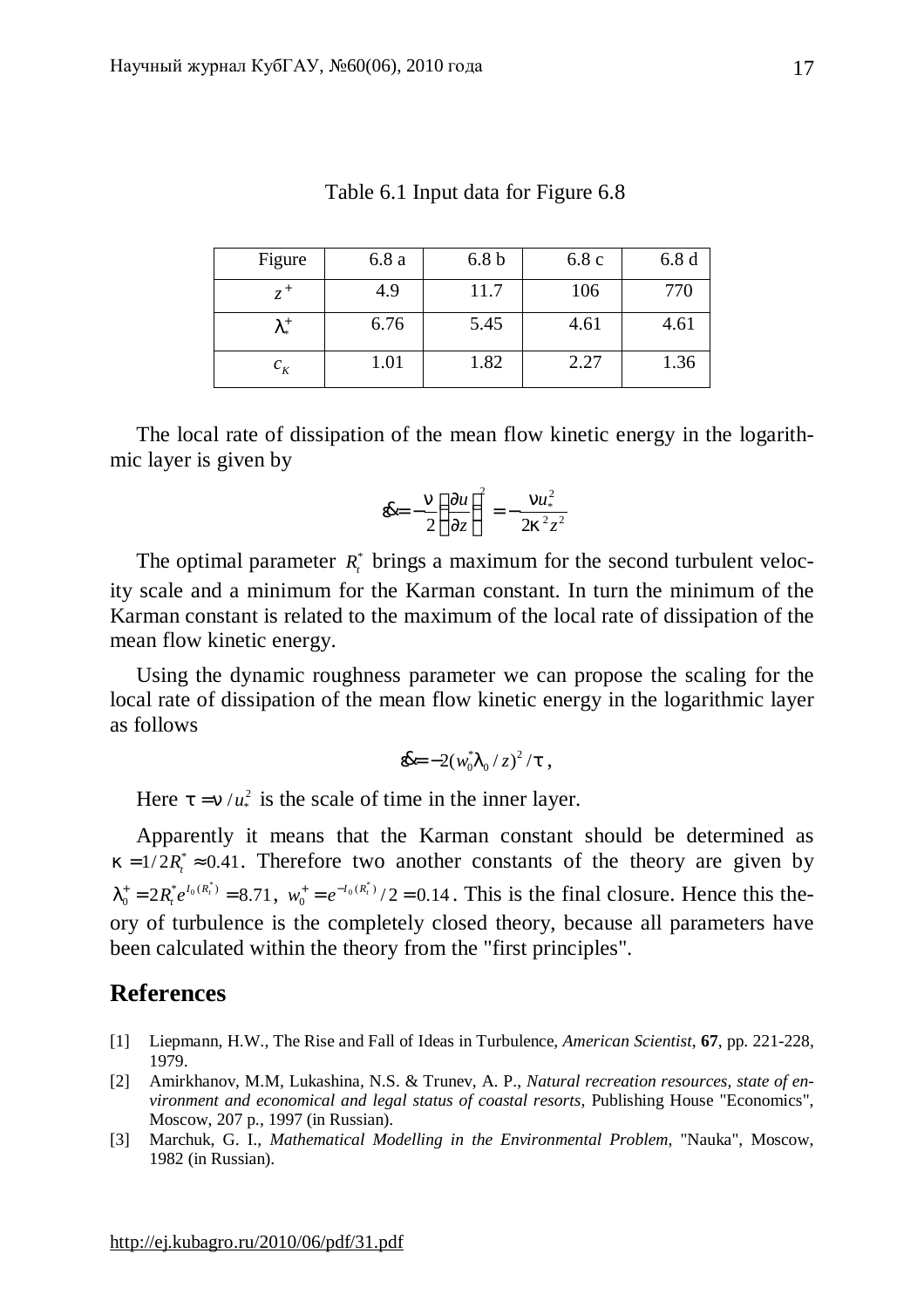- [4] Borrell P.M., Borrell P., Cvitas T. & Seiler W., Transport and transformation of pollutants in the troposphere. *Proc. EUROTRAC Symp.*, SPB Academic Publishing, Hague, 1994.
- [5] Jaecker-Voirol A., Lipphardt M., Martin B., Quandalle, Ph., Salles, J., Carissimo, B., Dupont, E., Musson-Genon, L., Riboud, P.M., Aumont, B., Bergametti, G., Bey, I., Toupance, G., A 3D regional scale photochemical air quality model - application to a 3 day summertime episode over Paris*, Air Pollution IV. Monitoring, Simulation and Control,* eds. B. Caussade, H. Power & C.A. Brebbia, Comp. Mech. Pub., Southampton, pp. 175-194, 1996.
- [6] Borrego, C., Coutinho, M., Carvalho, A.C.& Lemos, S., A modelling package for air quality management in Lisbon, *Air Pollution V. Modelling, Monitoring and Management,* eds. H. Power, T. Tirabassi & C.A. Brebbia, CMP, Southampton-Boston, pp. 35-44, 1997.
- [7] Bozo, L.& Baranka, G., Air quality modelling over Budapest, *Air Pollution IV. Monitoring, Simulation and Control,* eds. B. Caussade, H. Power & C.A. Brebbia, Comp. Mech. Pub., Southampton, pp. 31-36, 1996.
- [8] Marchuk, G.I. & Aloyan, A.E., Global Admixture Transport in the Atmosphere, *Proc. Rus. Acad. Sci., Phys. Atmosphere and Ocean*, **31**, pp. 597-606, 1995.
- [9] Moussiopoulos N., Air pollution models as tools to integrate scientific results in environmental policy, *Air Pollution III, Vol.1. Theory and Simulation,* eds. H. Power, N. Moussiopoulos & C.A. Brebbia, Comp. Mech. Publ., Southampton, pp.11-18, 1995.
- [10] Pekar M., *Regional models LPMOD and ASIMD. Algorithms, parametrization and results of application to Pb and Cd in Europe scale for 1990*, EMEP/MSC-E Report 9/96, Aug, 78 p., 1996.
- [11] Carruthers, D.J, Edmunds, H.A., McHugh, C.A., Riches, P.J. & Singles, R.J., ADMS Urban an integrated air quality modelling system for local government, *Air Pollution V. Modelling, Monitoring and Management,* eds. H. Power, T. Tirabassi & C.A. Brebbia, CMP, Southampton-Boston, pp. 45-58, 1997.
- [12] Ni Riain, C., Fisher, B., Martin, C. J. & Littler J., Flow field and Pollution Dispersion in a Central London Street, *Proc. of the 1st Int. Conf. on Urban Air Quality: Monitoring and Modelling*, ed. R. S. Sokhi, Kluwer Academic Publishers, pp. 299-314, 1998.
- [13] Lukashina, N.S. & Trunev, A. P., *Principles of Recreation Ecology and Natural Economics,* Russian Academy of Sciences, Sochi, 273 p., 1999 (in Russian).
- [14] Lukashina, N.S., Amirkhanov, M.M, Anisimov, V.I. & Trunev, A.P., Tourism and environmental degradation in Sochi, Russia, *Annals of Tourism Research*, **23,** pp. 654-665, 1996.
- [15] Lenhart, L. & Friedrich, R. European emission data with high temporal and spatial resolution, *Air Pollution III Vol.2: Air Pollution Engineering and management*, eds. H. Power, N. Moussiopoulos & C.A. Brebbia. Comp. Mech. Pub., Southampton, pp.285-292, 1995.
- [16] Oke, T.R., Street design and urban canopy layer climate, *Energy and Buildings,* **11,** pp. 103-111, 1988.
- [17] Zilitinkevich, S. Non-local turbulent transport: pollution dispersion aspects of coherent structure of convective flows, Air Pollution III, Vol.1. Air Pollution Theory and Simulation, eds. H. Power, N. Moussiopoulos & C.A.Brebbia, Comp. Mech. Publ., Southampton, рр.-53-60, 1995.
- [18] Arya, S. P., *Introduction to Micrometeorology*, Academic Press, San Diego, 307 p., 1988.
- [19] Stull, R. B, *An Introduction to Boundary Layer Meteorology*, Kluwer Academic Publishers, Dordrecht, 666 p., 1988.
- [20] Kaimal, J. C.& Finnigan, J. J., *Atmospheric Boundary Layer Flows: Their Structure and Measurements*, Oxford University Press, 289 p., 1994.
- [21] Monin, A.S. & Obukhov, A.M., Basic Laws of Turbulent Mixing in the Atmospheric surface layer, *Trudy Geofiz. Inst. Akad. Nauk SSSR* **24** (151), pp. 163-187, 1954.
- [22] Monin, A. S., The Atmospheric Boundary Layer, *Ann. Rev. Fluid Mech*., **22**, 1970.
- [23] Businger, J.A., Wyangaard, J.C., Izumi, Y. & Bradley, E.F. Flux Profile Relationships in the Atmospheric Surface Layer, *J. Atmos. Sciences*, **28.** pp.181-189, 1971.
- [24] Businger, J. A., A Note on the Businger-Dyer Profile, *Boundary-Layer Meteorol.*, **42,** pp. 145– 151, 1988.
- [25] Yaglom, A.M., Data on Turbulence Characteristics in the Atmospheric Surface Layer, *Izv. Acad. Sci. USSR, Phys. Atmosphere and Ocean,* **10**, pp. 566-586, 1974.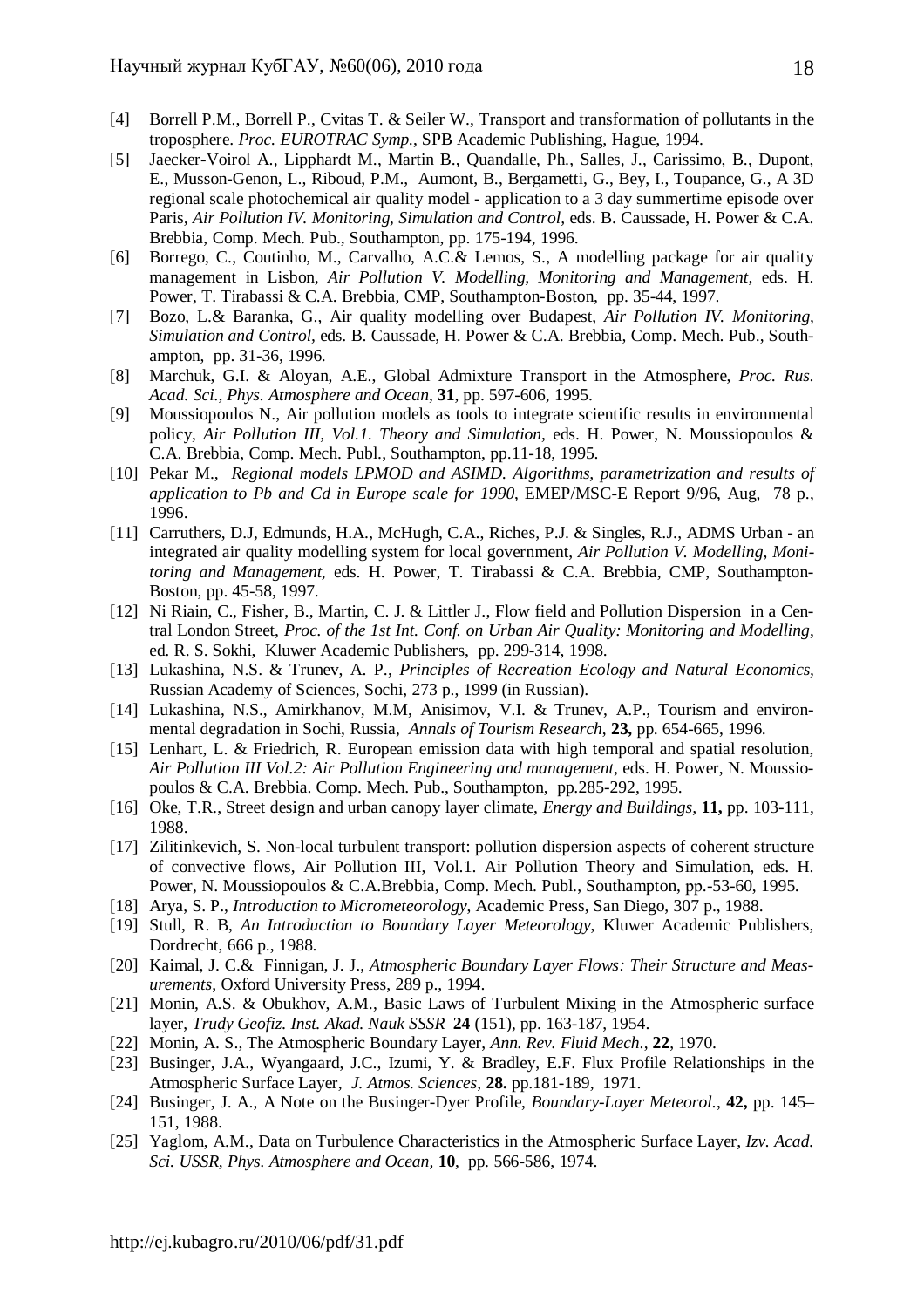- [26] Dyer, A. J., A Review of Flux-Profile Relationships, *Boundary-Layer Meteorol.*, **7,** pp. 363–372, 1974.
- [27] Van Ulden, A. & Holtslag, A. A. M., Estimation of Atmospheric Boundary Layer Parameters for Diffusion Applications, *J. Clim. Appl. Meteorol*,. **24,** pp. 1196–1207, 1985.
- [28] Hanjalic, K.& Launder, B. E., A Reynolds Stress Model of Turbulence and its Application to Thin Shear Flows, *J. Fluid Mech*, **52,** pp. 609–638, 1972.
- [29] Rodi, W. Calculation of Stably Stratified Shear-layer Flows with a Buoyancy-extended *k* − *e* Turbulence Model, *Turbulence and Diffusion in Stable Environments*, ed. J. C. R. Hunt, Clarendon Press, Oxford, pp. 111–143, 1985.
- [30] Mellor, G. L. & Yamada, T. A, Hierarchy of Turbulence Closure Models for Planetary Boundary Layers, *J. Atmos. Sci*., **31,** pp. 1792–1806, 1974.
- [31] Mellor, G. L. & Yamada, T., Development of a Turbulence Closure Model for Geophysical Fluid Problems, *Rev. Geophys. Space Phys*., **20,** pp.851–875, 1982.
- [32] Wyngaard, J. C. & Cote, O. R., The Evolution of a Convective Planetary Boundary Layer –a Higher-order-closure Model Study, *Boundary-Layer Meteorol*., **7,** pp. 289–308, 1974.
- [33] Zeman, O. & Lumley, J. L., Modelling Buoyancy Driven Mixed Layers, *J. Atmos. Sci*., **33,**  pp.1974–1988, 1976.
- [34] Deardorff, J. W. & Willis, G. E., Further Results from a Laboratory Model of the Convective Boundary Layer, *Boundary-Layer Meteorol*, **32,** pp. 205–236, 1985.
- [35] Enger, L., A Higher Order Closure Model Applied to Dispersion in a Convective PBL, *Atmos. Environ*., **20,** pp. 879–894, 1986.
- [36] Holt, T. & Raman, S., A Review and Comparative Evaluation of Multilevel Boundary Layer Parameterisations for First Order and Turbulent Kinetic Energy Closure Schemes, *Rev. Geophys. Space Phys.*, **26,** pp. 761–780, 1988.
- [37] Danilov, S.D., Koprov, B. M. & Sazonov, L. A., Atmospheric Boundary Layer and the Problem of Its Description (Review), *Proc. Rus. Acad. Sci., Phys. Atmosphere and Ocean*, **31**, pp. 187- 204, 1995.
- [38] Hurley, P. J., An Evaluation of Several Turbulence Schemes for the Prediction of Mean and Turbulent Fields in Complex Terrain, *Boundary-Layer Meteorol*., **83,** pp. 43–73, 1997.
- [39] Reynolds, O., On the dynamically theory of incompressible viscous fluids and the determination of the criterion, *Philos. Trans. R. Soc. London*, **A 186,** 123, 1895.
- [40] Boussinesq, J., Theorie de l'ecoulement tourbillat, *Mem. Pres. Acad. Sci.*, **23**, p. 46, 1877.
- [41] Prandtl, L., Bericht uber untersuchungen zur ausgebildeten turbulenz, *Z. Angew. Math. Mech*., **5**, pp.136-139, 1925.
- [42] Prandtl, L., Neuere Ergebnisse der Turbulenzforschung, VDI -Ztschr., **77,** 5, p.105, 1933.
- [43] Kolmogorov, A.N., The Equations of Turbulent Motion in an Incompressible Fluid, *Izv. Acad. Sci. USSR, Phys*., **6,** pp. 56-58, 1942.
- [44] Apsley, D. D. & Castro, I. P., A Limited-Length-Scale-Model for the Neutral and Stable-Stratified Atmospheric Boundary Layer, *Boundary Layer Meteorol*., **83,** pp. 75–98, 1997.
- [45] Trunev, A. P., Diffuse processed in turbulent boundary layer over rough surface, *Air Pollution III, Vol.1. Theory and Simulation,* eds. H. Power, N. Moussiopoulos & C.A. Brebbia, Comp. Mech. Publ., Southampton, pp. 69-76, 1995.
- [46] Trunev, A. P., Similarity theory and model of turbulent dusty gas flow over large-scale roughness, *Abstr. of Int. Conf. On Urban Air Quality: Monitoring and Modelling*, University of Hertfordshire, Institute of Physics, London, p. 3.8, 1996.
- [47] Trunev, A. P., Similarity theory for turbulent flow over natural rough surface in pressure and temperature gradients, *Air Pollution IV. Monitoring, Simulation and Control,* eds. B. Caussade, H. Power & C.A. Brebbia, Comp. Mech. Pub., Southampton, pp. 275-286, 1996.
- [48] Trunev, A. P., Similarity theory and model of diffusion in turbulent atmosphere at large scales, *Air Pollution V. Modelling, Monitoring and Management,* eds. H. Power, T. Tirabassi & C.A. Brebbia, CMP, Southampton-Boston, pp. 109-118, 1997.
- [49] Klebanoff, P. S., Characteristics of turbulence in a boundary layer with zero pressure gradient, *NACA Tech. Note*, **3178**, 1954.
- [50] Laufer, J., The structure of turbulence in fully developed pipe flow, *NACA Tech. Note*, **2954**, 1954.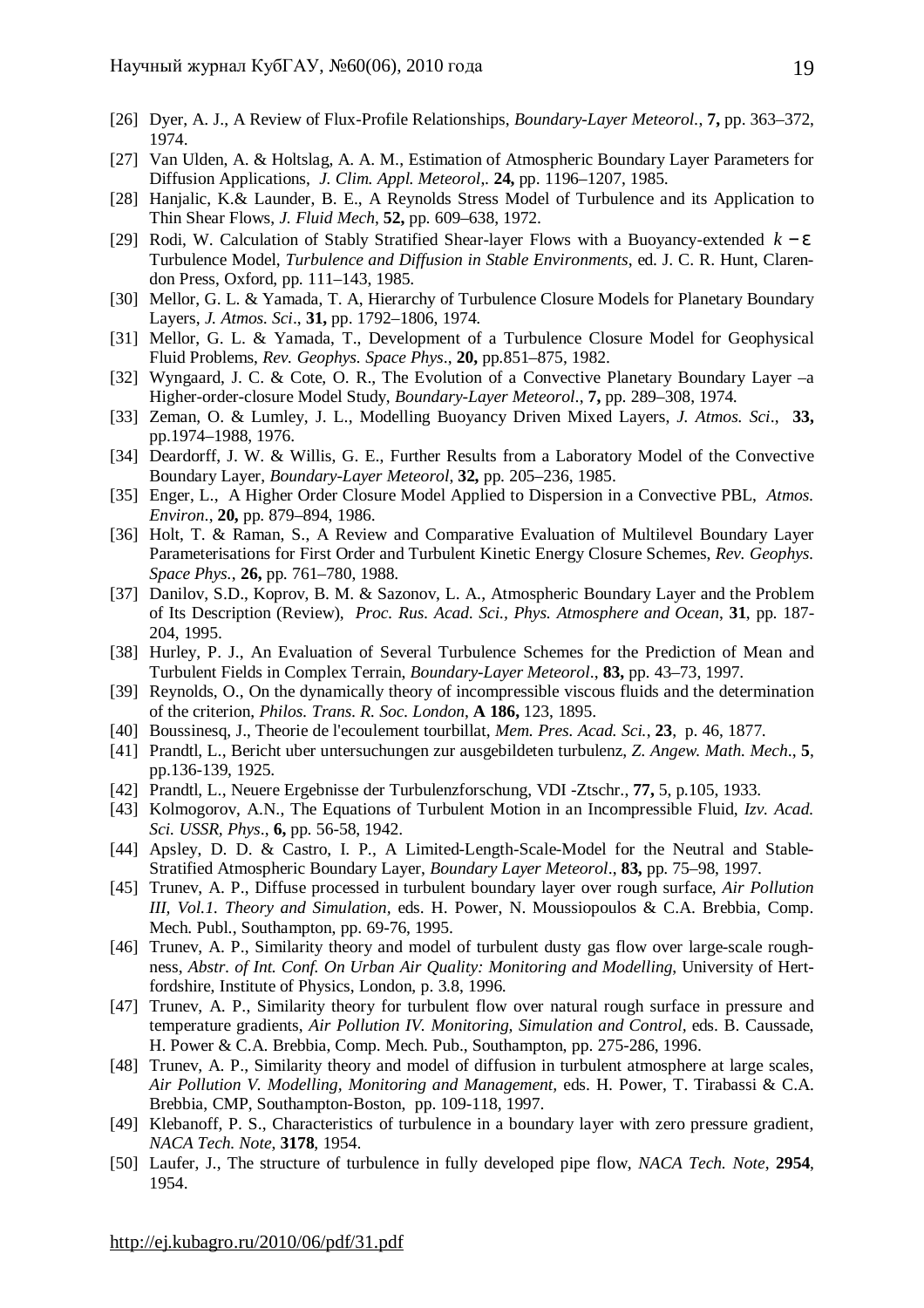- [51] Cebeci, T. & Bradshaw, P., *Physical and Computational Aspects of Convective Heat Transfer*, Springer-Verlag, NY, 1984.
- [52] Cantwell, Brian J., Organized motion in turbulent flow, *Ann. Rev. Fluid Mech*., **13**, pp. 457-515, 1981.
- [53] Kuroda, A., *Direct Numerical Simulation of Couette-Poiseuille Flows*, Dr. Eng. Thesis, the University of Tokyo, Tokyo, 1990.
- [54] Coleman, G.N., Ferziger, J. R. & Spalart, P. R., A numerical study of the turbulent Ekman layer, *J. Fluid Mech*., **213**. pp.313-348, 1990.
- [55] Trunev, A. P. & Fomin, V. M., Continual model of impingement erosion, *J. Applied Mech. Tech. Phys*., **6**, pp. 113-120, 1985.
- [56] Trunev, A. P., *Research of bodies erosion distraction in gas flows with admixture particles*, Ph.D. Thesis, Inst. Theoretical and Appl. Mech., Novosibirsk, 1986.
- [57] Nikolaevskii, V.N., The space averaging in the turbulence theory, *Vortexes and Waves,* ed. V.N. Nikolaevskii, Mir, Moscow, pp. 266-335, 1984 (in Russian).
- [58] Landau, L.D. & Lifshitz, E. M., *Hydrodynamics*, 3rd ed., Nauka, Moscow, 1986 (in Russian).
- [59] Pulliam, T. H. & Steger, J. L., Implicit Finite-Difference Simulations of three-dimensional Compressible Flow, *AIAA Journal*, **18,** p. 159, 1980.
- [60] Hirschel, E.H. & Kordulla, W., *Shear Flow in Surface-Oriented Coordinates*, Friedr. Vieweg & Sohn, Wiesbaden, 1986.
- [61] Schlichting, H., *Boundary Layer Theory*, McGraw-Hill, NY, 1960.
- [62] Kutateladze, S.S., *The Wall Turbulence*, Nauka, Novosibirsk, 1973 (in Russian).
- [63] Hairer, E., Norsett, S.P. & Wanner, G., *Solving Ordinary Differential Equations 1. Nonstiff Problems*, Springer-Verlag, Berlin, 1987.
- [64] Cantwell, B. J., Coles, D. E. & Dimotakis, P. E., Structure and entrainment in the plane of symmetry of a turbulent spot, *J. Fluid Mech.*, **87**, pp. 641-672, 1978.
- [65] Van Driest, E.R., On turbulent flow near a wall, *J. Aero. Sci*., **23.** p.1007, 1956.
- [66] Kuroda, A., Kasagi, N. & Hirata, M., A Direct Numerical Simulation of the Fully Developed Turbulent Channel Flow, *Proc. Int. Symp. on Computational Fluid Dynamics*, Nagoya, pp. 1174-1179, 1989.
- [67] Nagano, Y., Tagawa, M. & Tsuji, T., Effects of Adverse Pressure Gradients on Mean Flows and Turbulence Statistics in a Boundary Layer, *Proc. 8th Symposium on Turbulent Shear Flows*, 1992.
- [68] Nagano, Y., Kasagi, N., Ota, T., Fujita, H., Yoshida, H. & Kumada, M., *Data-Base on Turbulent Heat Transfer*, Department of Mechanical Engineering, Nagoya Institute of Technology, Nagoya, DATA No. FW BL004, 1992.
- [69] Smith, R.W., *Effect of Reynolds Number on the Structure of Turbulent Boundary Layers*, Ph.D. Thesis, Princeton University, Princeton, NJ, 1994.
- [70] Kline, S.J , Reynolds, W.C., Schraub, F.A. & Runstadler P.W., The structure of turbulent boundary layers, *J. Fluid Mech.,* **30**, pp. 741-773, 1967.
- [71] Kriklivy, V.V., Trunev, A.P. & Fomin, V.M., Investigation of two-phase flow in channel with damaging wall*, J. Applied Mech. Tech. Phys*., **1**, pp. 82-87, 1985.
- [72] Trunev, A. P. & Fomin, V.M., Surface instability during erosion in the gas-particles stream, *J. Applied Mech. Tech. Phys*., **3**. pp. 78-84, 1986.
- [73] Trunev, A. P., Evolution of the surface relief at sputtering by ionic bombardment, *Interaction of nuclear particles with a rigid body*, Moscow, Vol.1, Part 1, pp. 83-85, 1989.
- [74] Blackwelder, R. F. & Eckelmann, H., Streamwise vortices associated with the bursting phenomena, *J. Fluid Mech.,* **94**, pp. 577-594, 1979.
- [75] Nikuradse, J., Strömungsgesetze in Rauhen Rohren, *ForschHft. Ver. Dt. Ing.*, p. 361, 1933.
- [76] Schlichting, H., Experimentelle Untersuchungen zum Rauhigkeits-problem, *Ing.-Arch,* **7**(1), pp.1-34, 1936.
- [77] Bettermann, D., Contribution a l'Etude de la Convection Force Turbulente le Long de Plaques Regueuses, *Int. J. Heat and Mass Transfer*, **9,** p. 153, 1966.
- [78] Millionschikov, M.D., *Turbulent flows in the boundary layer and in the tubes*, Nauka, Moscow, 1969 (in Russian).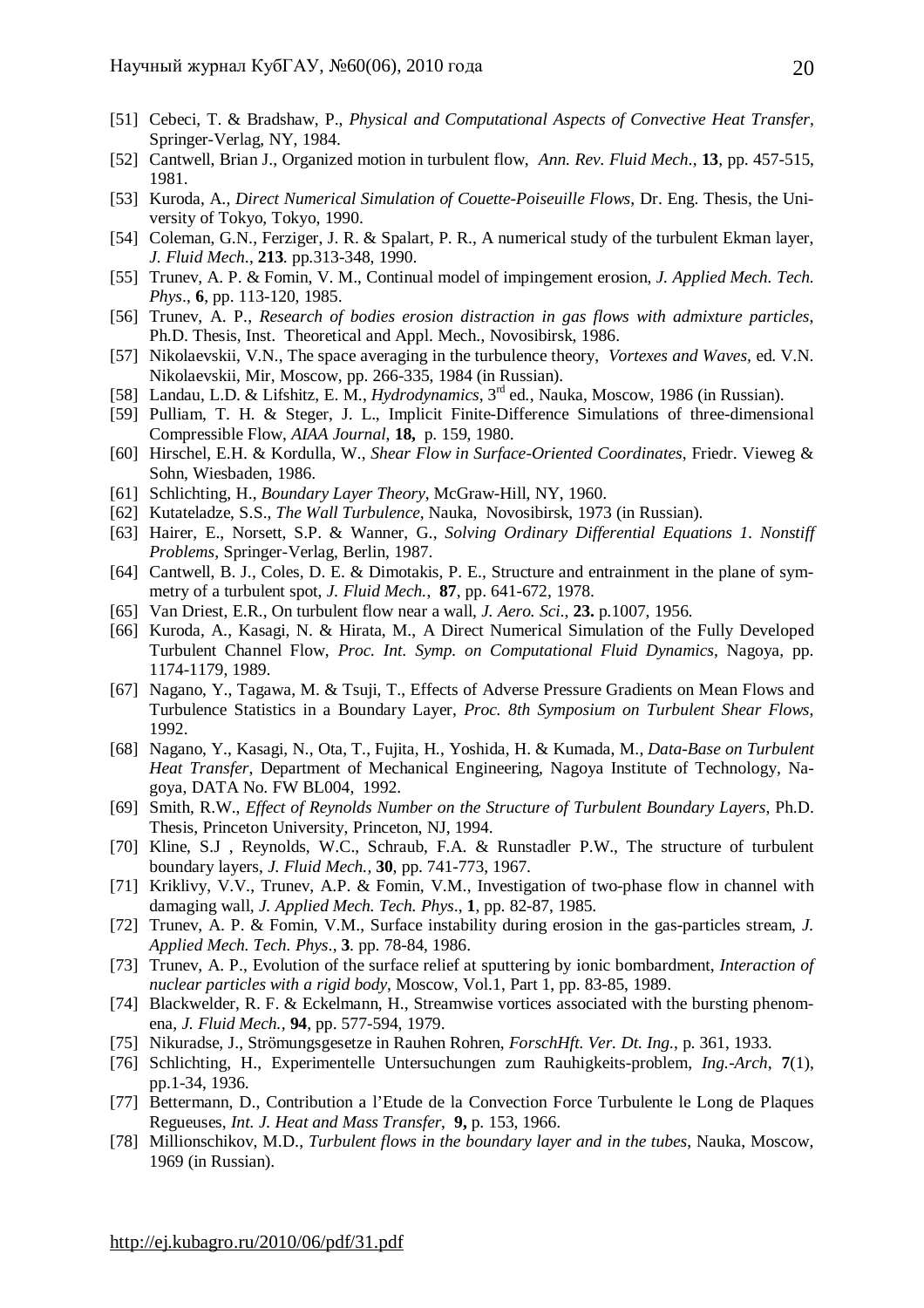- [79] Dvorak, F. A., Calculation of Turbulent Boundary Layer on Rough Surface in Pressure Gradient, *AIAA Journal*, **7,** 1969.
- [80] Dirling, R.B., Jr., A Method for Computing Roughwall Heat-Transfer Rate on Re-Entry Nose Tips, *AIAA Paper*, **73-763**, 1973.
- [81] Simpson, R. L., A Generalized Correlation of Roughness Density Effect on the Turbulent Boundary Layer, *AIAA Journal,* **11**, pp. 242-244, 1973.
- [82] Donne, M. & Meyer, L., Turbulent Convective Heat Transfer from Rough Surfaces with Two-Dimensional Rectangular Ribs, *Int. J. Heat Mass Transfer,* **20,** pp. 583-620 , 1977.
- [83] Coleman, H. W., Hodge, B. K. & Taylor, R. P., A Revaluation of Schlichting's Surface Roughness Experiment, *J. Fluid Eng*., **106,** pp. 60-65, 1984.
- [84] Clauser, F., The Turbulent Boundary Layer, *Advances in Applied Mechanics*, **4,** pp.1-51, 1956
- [85] Grabov, R. M. & White, C. O., Surface Roughness Effects on Nose Tip Ablation Characteristics, *AIAA Journal,* **13,** pp. 605-609, 1975.
- [86] Sigal, A. & Danberg, J. E., New Correlation of Roughness Density Effect on the Turbulent Boundary Layer, *AIAA Journal*, **25**, pp.554-556, 1990.
- [87] Kind, R. J. & Lawrysyn, M. A., Aerodynamic Characteristics of Hoar Frost Roughness, *AIAA Journal*, **30**, pp. 1703-7, 1992.
- [88] Gargaud, I. & Paumard, G., *Amelioration du transfer de chaleur par l'emploi de surfaces corruguees*, CEA-R-2464, 1964.
- [89] Draycott, A. & Lawther, K.R., Improvement of fuel element heat transfer by use of roughened surface and the application to a 7-rod cluster, *Int. Dev. Heat Transfer*, Part III, pp. 543-52, ASME, NY. 1961.
- [90] Möbius, H., Experimentelle Untersuchung des Widerstandes und der Gschwindig-keitsverteilung in Rohren mit regelmäßig angeordneten Rauhigkeiten bei turbulenter Strömung, *Phys. Z.,* **41**, pp. 202-225, 1940
- [91] Chu, H. & Streeter, V.L., *Fluid flow and heat transfer in artificially roughened pipes,* Illinois Inst. of Tech. Proc., No. 4918, 1949.
- [92] Koch, R., Druckverlust und Wärmeübergang bei verwirbelter Strömung, *ForschHft. Ver. Dt. Ing*., Series B, **24**, pp. 1-44, 1958.
- [93] Skupinski, E., *Wärmeübergang und Druckverlust bei künstlicher Verwirbelung und künstlicher Wandrauhigkeiten*, Diss. Techn. Hochschule, Aachen, 1961.
- [94] Webb, R. L., Eckert, E.R.G. & Goldstein, R. J., Heat transfer and friction in tubes with repeatedrib roughness, *Int. J. Heat Mass Transfer,* **14**, pp. 601-617, 1971.
- [95] Fuerstein, G. & Rampf, G., Der Einfluß rechteckiger Rauhigkeiten auf den Wärmeübergang und den Druckabfall in turbulenter Ringspaltströmung, *Wärme- und Stoffübertragung*, **2** (1), pp.19- 30, 1969.
- [96] Sams, E.W., *Experimental investigation of average heat transfer and friction coefficients for air flowing in circular tubes having square-thread-type roughness,* NACA RME 52 D 17, 1952.
- [97] Fedynskii, O. S., Intensification of heat transfer to water in annular channel, *Problemi Energetiki, Energ. Inst. Akad. Nauk USSR*, 1959 (in Russian).
- [98] Watson, M.A.P., *The performance of a square rib type of heat transfer surface,* CEGB RD/B/N 1738, Berkeley Nuclear Laboratories, 1970.
- [99] Kjellström, B. & Larsson, A. E., *Improvement of reactor fuel element heat transfer by surface roughness*, AE-271, 1967, Data repoted by Dalle Donne & Meyer (1977).
- [100] Savage, D.W. & Myers, J.E., The effect of artificial surface roughness on heat and momentum transfer, *A.I.Ch.E.J*., **9**, pp.694-702, 1963.
- [101] Sheriff, N., Gumley, P. & France, J., *Heat transfer characteristics of roughened surfaces,* UKAEA, TRG Report 447 (R), 1963.
- [102]Massey, F.A., *Heat transfer and flow in annuli having artificially roughened inner surfaces*, Ph. D. Thesis, University of Wisconsin, 1966.
- [103] Nunner, W., Wärmeübergang und Druckabfall in rauhen Rohren, *ForschHft. Ver. Dt. Ing*., p. 455, 1956.
- [104]Lawn, C. J. & Hamlin, M. J., *Velocity measurements in roughened annuli*, CEGB RD/B/N 2404, Berkley Nuclear Laboratories, 1969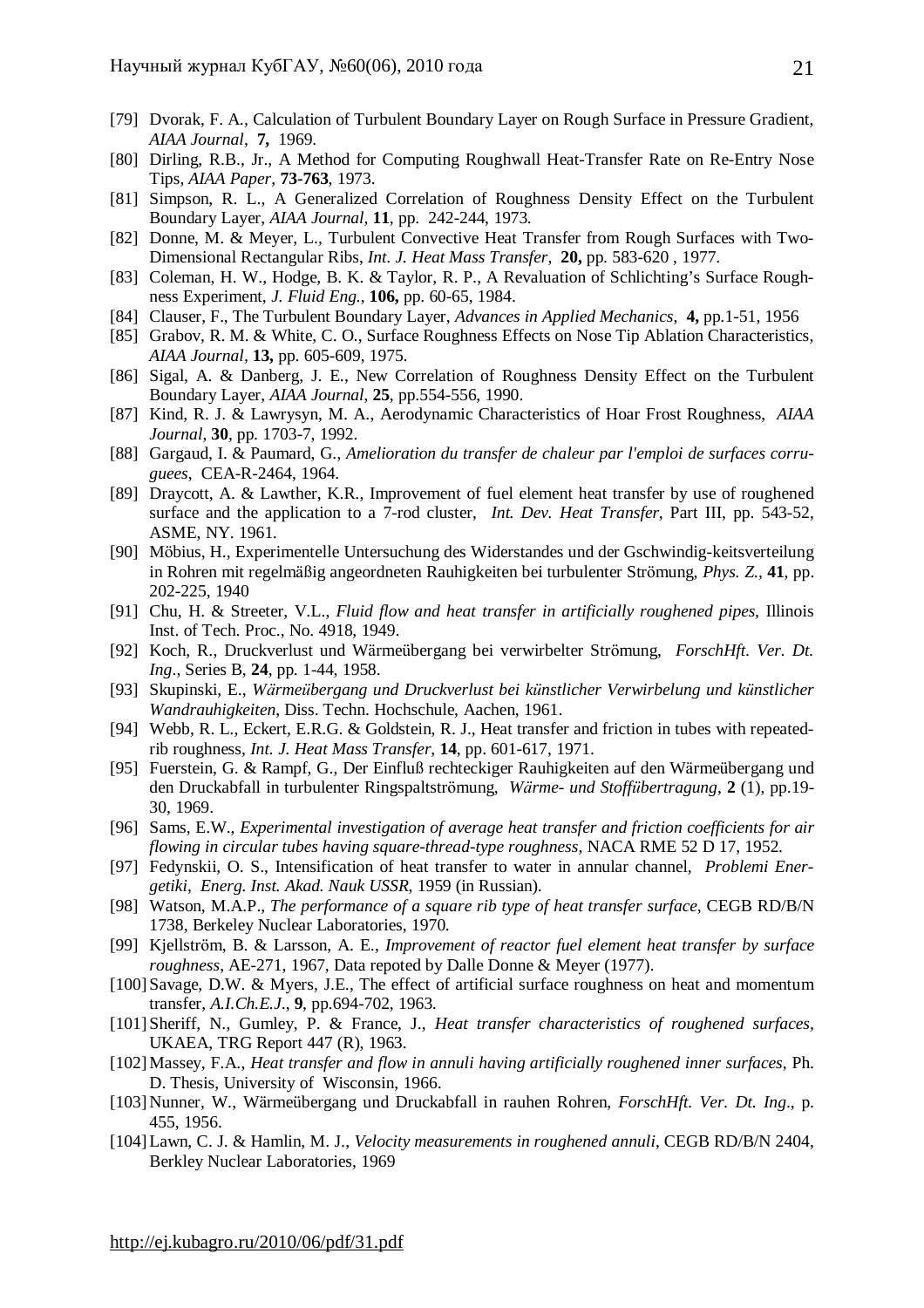- [105] Stephens, M. J., *Investigations of flow in a concentric annulus with smooth outer wall and rough inner wall,* CEGB RD/B/N 1535, Berkley Nuclear Laboratories, 1970.
- [106] Perry, A.E. & Joubert, P.N., Rough-Wall Boundary Layers in Adverse Pressure Gradients, *J. Fluid Mech*., **17**, pp.193-211, 1963.
- [107] Antonia, R.A. & Luxton, R.E., The Response of a Turbulent Boundary Layer to a Step Change in Surface Roughness, Pt. 1. Smooth to Rough, *J. Fluid Mech*., **48**, pp. 721-762. 1971
- [108] Antonia, R.A. & Wood, D.H., Calculation of a Turbulent Boundary layer Downstream of a Step Change in Surface Roughness, *Aeronautical Quarterly*, **26**, pp. 202-210, 1975.
- [109] Pineau, F., Nguyen, V. D., Dickinson, J. & Belanger, J., Study of a Flow Over a Rough Surface with Passive Boundary-Layer Manipulators an Direct Wall Drag Measurements, *AIAA Paper*, **87-0357,** 1987.
- [110] Osaka, H. & Mochizuki, S., Mean Flow Properties of a d-type Rough Wall Boundary Layer in a Transitionally Rough and a Fully Rough Regime, *Trans. JSME ser. B,* .**55**, pp. 640-647, 1989.
- [111]Byzova, N.L., Ivanov, V.N. & Garger, E.K., *Turbulence in the Atmospheric Boundary Layer*, Leningrad, Hydrometeoizdat, 1989 (in Russian).
- [112]Jackson, P.S., On the displacement height in the logarithmic wind profile. *J. Fluid Mech*., **111**, pp. 15-25, 1981.
- [113]Wieringa, J., Updating the Davenport Roughness Clarification. J. Wind Engineer, *Industl. Aerodyn*, **41**, pp. 357–368, 1992.
- [114]Bottema, M., Parameterization of aerodynamic roughness parameters in relation with air pollutant removal efficiency of streets, *Air Pollution III, Vol.2. Air Pollution Engineering and Management*, eds. H. Power, N. Moussiopoulos & C. A. Brebbia, Comp. Mech. Publ., Southampton, pp. 235-242, 1995.
- [115] Kutateladze, S. S., *Similarity Analysis in the Thermal-physics*, Novosibirsk, Nauka, 1982 (in Russian).
- [116] Kim, J., Investigation of Heat and Mass Transport in Turbulent Flows via Numerical Simulation, *Transport Phenomena in Turbulent Flows: Theory, Experiment and Numerical Simulation*, eds. M. Hirata & N. Kasagi, Hemisphere Publishing Corp., Washington, D. C., pp. 157-170, 1988.
- [117] Hogstrom, U., Review of Some Basic Characteristics of the Atmosphere Surface Layer, *Boundary-Layer Meteorol.,* **78**, pp. 215–246, 1996.
- [118]Beljaars, A. C. M. & Holtslag, A. A. M., Flux Parameterization over Land Surfaces for Atmospheric Models', *J. Appl. Meteorol.,* **30**, pp. 327–341, 1991.
- [119] Pugliese, S., Jaeger, M. & Occelli, R., Finite element modelling of plume dispersion in the lower part of the atmosphere, *Air Pollution IV. Monitoring, Simulation and Control*, eds. B. Caussade, H. Power & C.A. Brebbia, Comp. Mech. Pub. Southampton-Boston, 99-108. 1996
- [120]Lui, Jingmiao & Kotoda, Kazuo, Evaluation of Surface-Layer Wind Profiles With Heife Observations, *Boundary-Layer Meteorol.,* **83,** pp. 27–41, 1997.
- [121]Castillo, L., *Similarity analysis of turbulent boundary layers*, Ph. D. Thesis, The Graduate School of the State University of New York, Buffalo, 1997.
- [122]Clauser, F.H., Turbulent boundary layer in adverse pressure gradients, *J. Aeron. Sci*., **21**, pp. 91- 108, 1954.
- [123] Herring, H. & Norbury, J., Some experiments on equilibrium turbulent boundary layers in favourable pressure gradients, *J. Fluid mech.*, **27**, pp. 541-549, 1967.
- [124] Patel, V.C. & Head, M.R., Reversion of Turbulent to Laminar Flow, *J. Fluid. Mech*., **34,** pp. 371-392, 1968.
- [125] Detering, H. W. & Etling, D., Application of the E- *e* Turbulence Model to the Atmospheric Boundary Layer, *Boundary-Layer Meteorol,* **33,** pp. 113–133, 1985.
- [126]Rodi W. Examples of calculation methods for flow and mixing in stratified fluids // *Journal of Geophysical Research*. - 92. - No C5. - 1987. - P. 5305-5328.
- [127]Rodi, W., Examples of Turbulence Models for Incompressible Flows, *AIAA Journal*, **20**, pp. 872-879, 1982.
- [128] Hassan, A. A. & Crowther, J. M., Modelling of fluid flow and pollutant dispersion in a street canyon, *Proc. of the 1st Int. Conf. on Urban Air Quality: Monitoring and Modelling*, ed. R. S. Sokhi, Kluwer Academic Publishers, pp. 281-297, 1998.